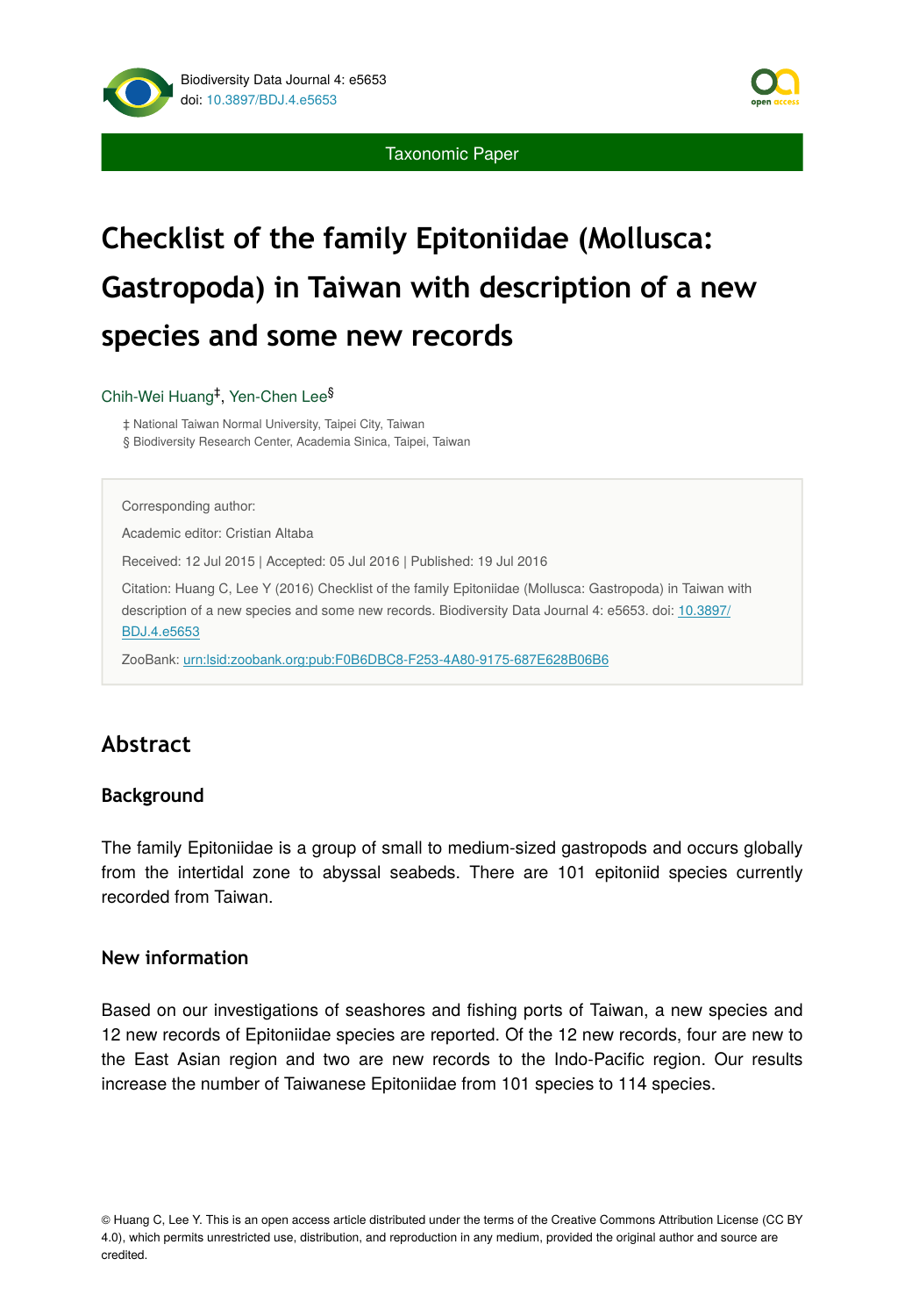## **Keywords**

Epitoniidae, new records, fauna, East Asian, Indo-Pacific region, Taiwan

## **Introduction**

The family Epitoniidae is a group of medium to small size gastropods, usually associating with cnidarians (Gittenberger et al. 2000) and found globally from the intertidal zone to abyssal seabeds. However, most epitoniid species are rare, only a few individuals are provided to study, and most are represented only in private collections (Nakayama 2003). Early naturalists such as Sowerby (1844a), Sowerby (1844b), Reeve (1849), Tryon (1887), Clessin (1897), de Boury (1889), Jousseaume (1911) and Jousseaume (1911) reported many new species and described the taxonomy of this family worldwide. In recent decades, a few local fauna have been reported for the Atlantic species (Bouchet and Waren 1986, DuShane 1974), South African species (Kilburn 1985), and Japanese species (Nakayama 2003).

Kilburn (1985), in his work on the South African Epitoniidae fauna, stated that 'epitoniid taxonomy remains in a chaotic state, particularly above the species level'. There had been no systematic discussion of the family Epitoniidae in the Taiwan waters and the adjacent area since Kuroda (1941) reported 12 species of this family, including four unidentified species.

Since Kuroda, Hayasaka (1944) reported a new living record Taiwanese species and two fossil species. Lan (1976) and Lan 1999reported a new species (currently recognized as synonym) and one new record from Taiwan. Shih and Wan (1982) illustrated five species, although two were misidentified. Actually, they reported three species, including one new record from Taiwan. Chong (1993) illustrated a new record of a Taiwanese species, and Lai (1998) illustrated the other two additional new records from Taiwan. Su (1999) illustrated nine species including four new records from Taiwan. Lee and Wu (1998) and Lee (2001b) reported an additional six new species, and Lee (2001a) and Lee (2003) illustrated seven new records from Taiwan. Chen and Lee (2007) illustrated nine tiny epitoniids, six of which were new records from Taiwan. From our viewpoint, most of the earlier report epitoniids are misidentified. A recent published work of Taiwan epitoniids (Lee and Wu 2012) solved the scientific name chaos and reported a huge amount of new records epitoniids from Taiwan. However, new species and records are being discovered continually.

In this study, we will report a new species and 12 new records of epitoniids from Taiwan.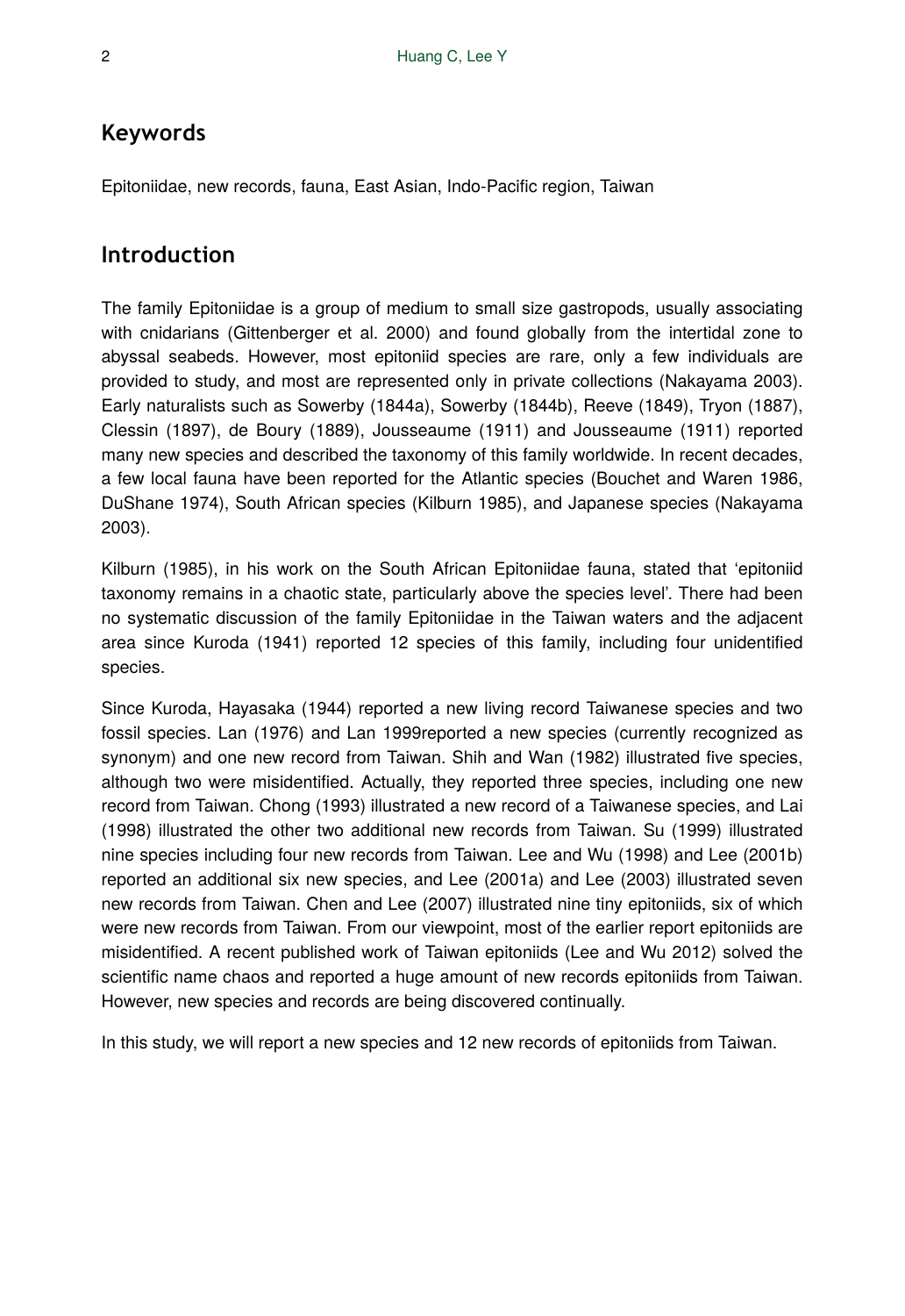## **Materials and methods**

The epitoniids in this study were collected directly from seashores and fishing ports in Taiwan. The specimens were taken back to the laboratory and cleaned for identification. The habitat depth of the epitoniids are based on the fishing grounds of some particular prawns (Yu and Chan 1986) and lobsters (Chan and Yu 1993), which were trawled with the epitoniids. The distributions of epitoniids are based a shrimp boat logbook. The specimens of holotype and paratype of *Epitonium* (*Parviscala*) *corniculum* sp. n. are deposited in the National Museum of Natural Science, Taiwan (NMNS-7035-001~003).

## **Taxon treatments**

### *Claviscala subulae* **Nakayama 2000**

#### **Description**

Dull white, elongated, spiral elevated with 12 whorls (Fig. 1a). Surface with about 16 weak thick and low axial ribs on the body whorl, spiral striae strong, crossed over axial ribs, about 9 in number on the body whorl, with a basal disc. Shell height 11–15mm.

### **Distribution**

This species occurs off Choshi, Boso Peninsula, Japan at 100m deep. In Taiwan, it is trawled at 400 to 500m depth off the Gueishan Island. This species is a new record from the Taiwan waters.

### **Records**

*Claviscala subulae* Nakayama 2000: figs 17–18; Nakayama 2003: p1. 9, figs 19–22.

### *Epitonium* **(***Epitonium***)** *okezoko* **(Habe 1961)**

### **Description**

White, thin, pyramidal, teloconch rounded, suture perforated, with 14 thin erected costae which hooked at the shoulder, interspaces sculptured with thin spiral striae (Fig. 1b). Umbilicus opened. Shell height 30–40mm.

### **Distribution**

This species occurs off Ashizuri Cape, Tosa Bay, Japan. In Taiwan, it is dredged at 200 to 300m depth of Tong-kang waters, the Peng-hu Trench and the Gueishan Island. This species is a new record from the Taiwan waters.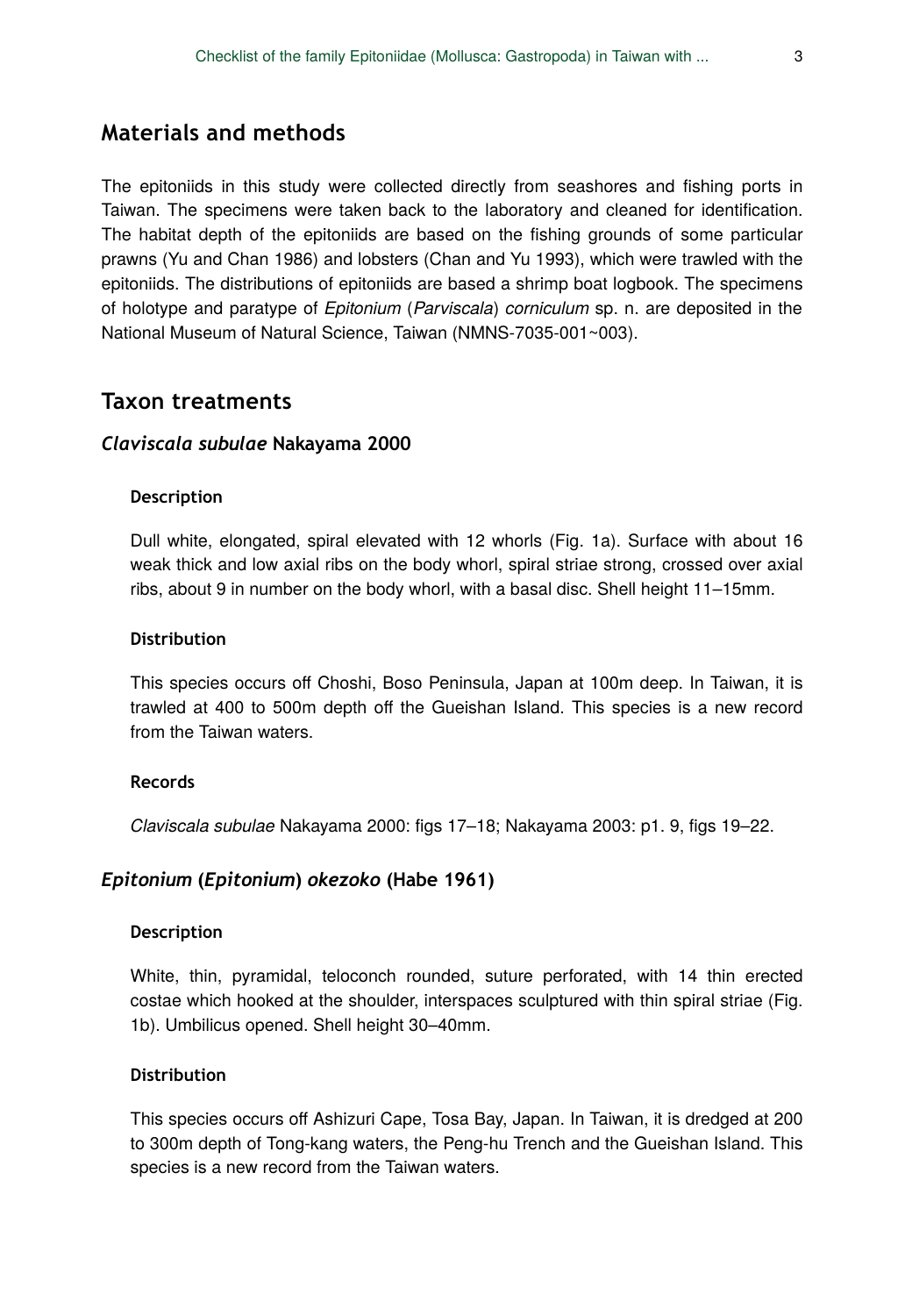

## Figure 1.

New record Epitoniidae of Taiwan.

- **a**: *Claviscala subulae* Nakayama 2000, 11.7×3.5mm
- **b**: *Epitonium* (*Epitonium*) *okezoko* (Habe 1961), 21.6×11.9mm
- **c**: *Epitonium* (*Parviscala*) cf. *pallidizonatum* (Masahito, Kuroda & Habe in Kuroda, Habe & Oyama, 1971), 22.2×9.7mm
- **d**: *Epitonium* (*Parviscala*) *tenuipicturatum* Nakayama 2000, 13.6×5.4mm
- **e**: *Epitonium* (*Parviscala*) *yamakawai* (Yokoyama 1922), 3.3×1.8mm
- **f**: *Plastiscala morchi* (Angas 1871), 12.5×4.1mm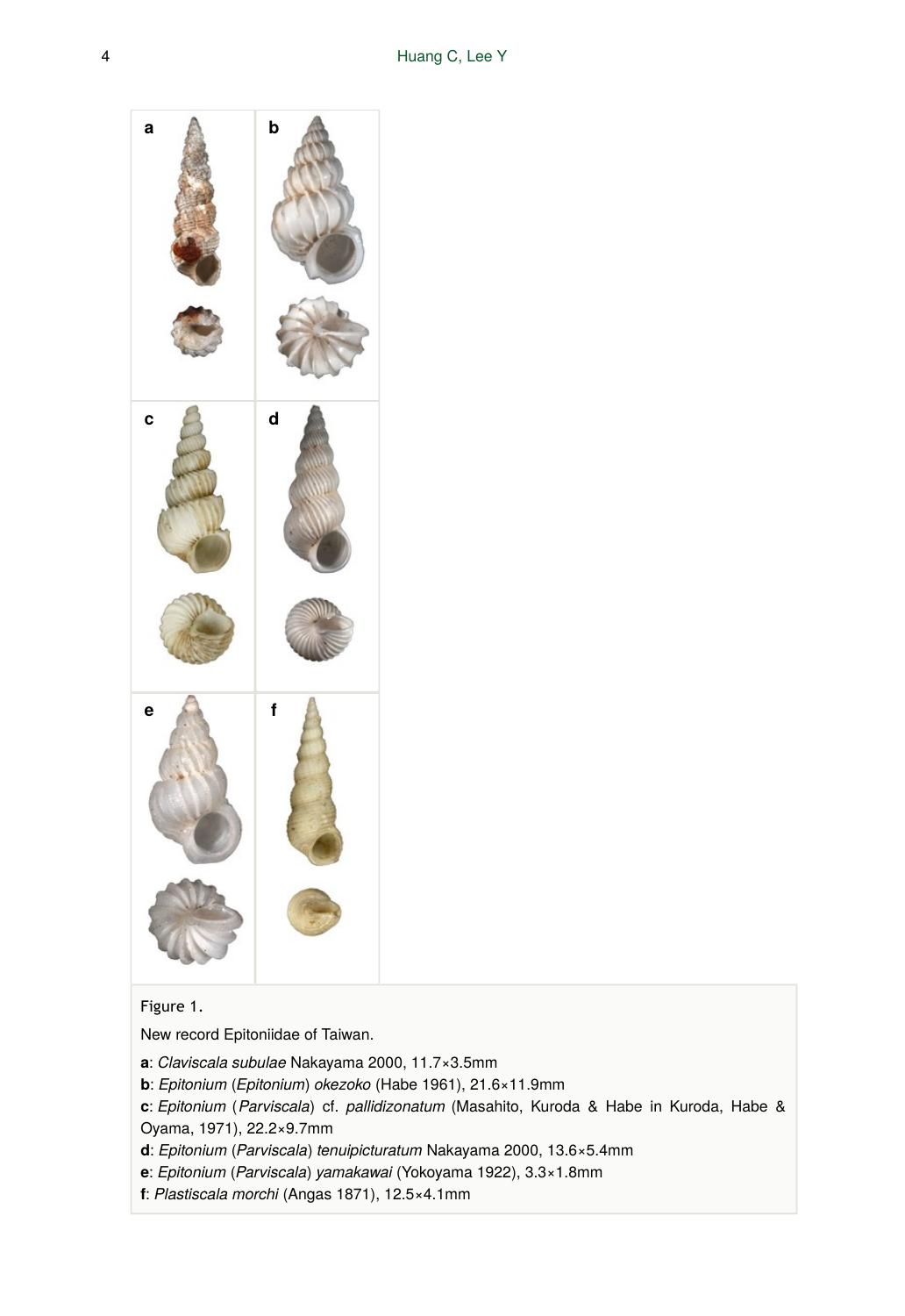### **Records**

*Cycloscala okezoko* Habe 1961: pl. 14, fig. 31; Higo et al. 1999 and Higo et al. 2001: G1893.

*Epitonium* (*Epitonium*) *okezoko* Okutani 2000: pl. 164, fig. 61; Nakayama 2003: pl. 11, figs 4–6.

## *Epitonium* **(***Epitonium***)** *sororastra* **Kilburn 1985**

### **Description**

White, small, with 7–9 costae that are thin, erect and continuous (Fig. 2a). The suture and umbilicus are perforated. The spaces between the costae are smooth, and the aperture is oval. Shell height 8–11mm.



### Figure 2.

New record Epitoniidae of East Asian region.

- **a**: *Epitonium* (*Epitonium*) *sororastra* Kilburn 1985, 7.8×5mm
- **b**: *Epitonium* (*Hirtoscala*) *fauroti* (Jousseaume 1911), 2.8×1.5mm
- **c**: *Epitonium* (*Parviscala*) *beachportensis* (Cotton & Godfrey, 1938), 5.2×2.6mm
- **d**: *Surrepifungium ingridae* (A. Gittenberger & Goud 2000), 23.9×10.1mm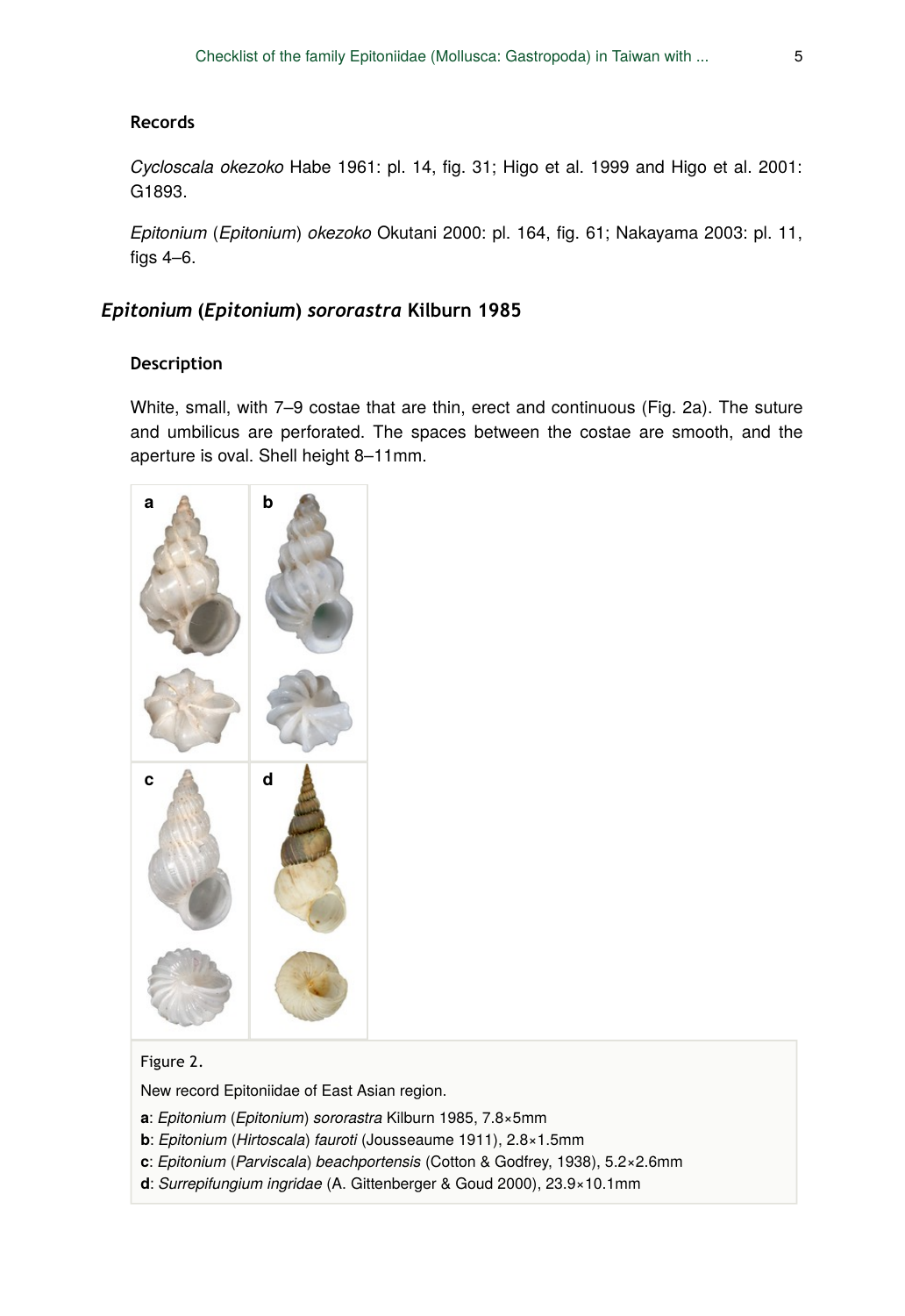

**b**: *Limiscala maraisi* (Kilburn 1985), 11.2×5.8mm

## **Distribution**

This species occurs off Sri Lanka. In Taiwan, only some dead specimens were collected on the beach of Lu-tao Island. This species is a new record from the East Asian region.

## **Records**

*Epitonium* (*Epitonium*) *sororastra* Kilburn 1985: fig. 66; Weil et al. 1999: fig. 137.

## *Epitonium* **(***Hirtoscala***)** *fauroti* **(Jousseaume 1911)**

#### **Description**

White, tiny, axial costae strong and incurved, usually 11-12 in number, slightly elevated at the suture to form an angle, interval smooth (Fig. 2b). Umbilicus closed. Shell height about 3mm.

### **Distribution**

The specimen was collected from the Red Sea. In Taiwan, one was found on the beach at Lu-tao Island in 1995. This species is a new record from the East Asian region.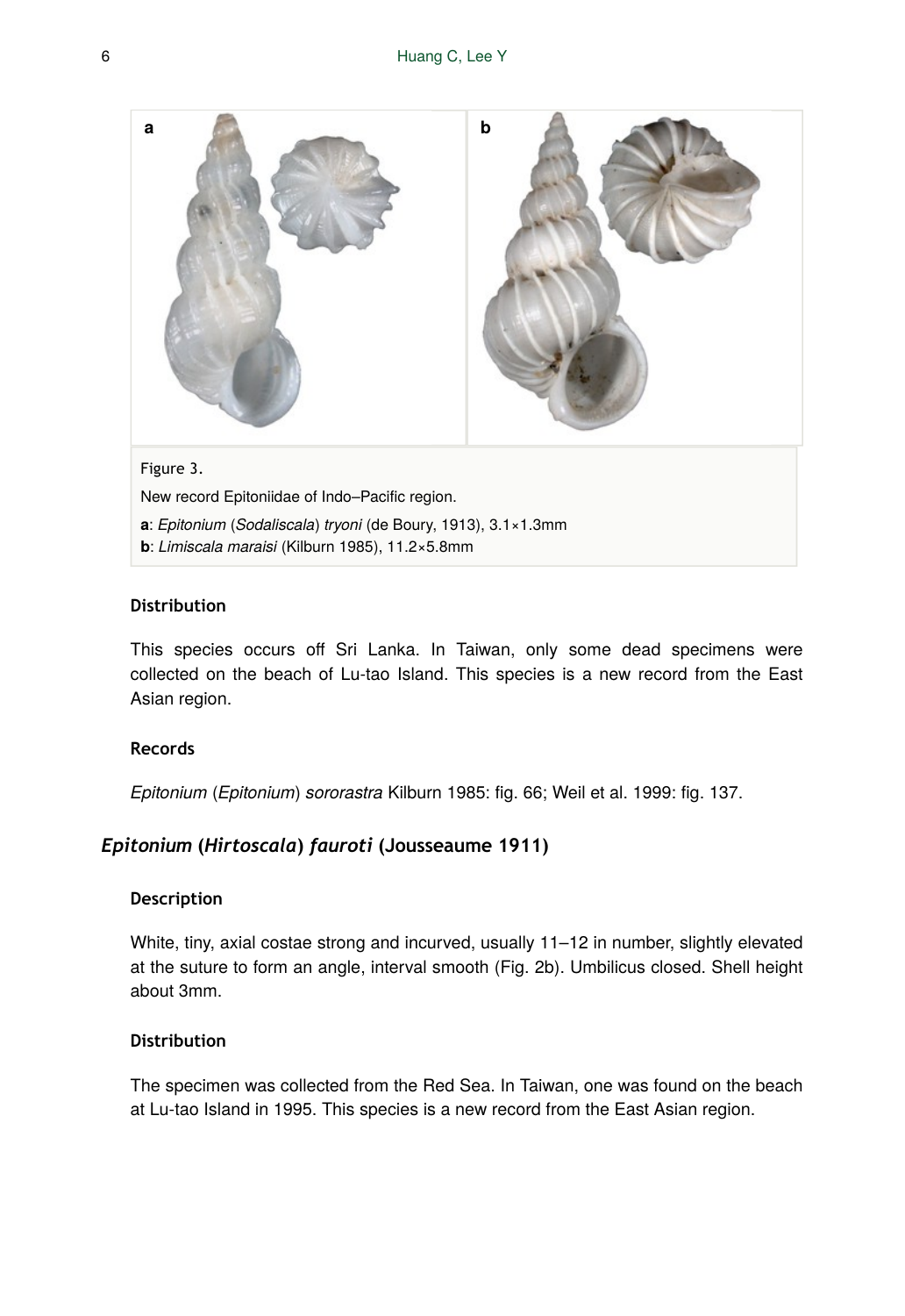### **Records**

*Turbiniscala fauroti* Jousseaume 1911: pl. 6, fig. 33–36, 42; pl. 7, figs 50–52.

*Epitonium fauroti* Kaicher 1981: No. 3111.

*Epitonium* (*Hirtoscala*) *fauroti* Weil et al. 1999: fig. 200.

### *Epitonium* **(***Parviscala***)** *beachportensis* **(Cotton & Godfrey, 1938)**

### **Description**

Tiny, white, costae about 16–18 in number, that are continuous from whorl to whorl, with a peaked angle below the suture (Fig. 2c). Interspaces between the costae sculpture with fine spiral threads, without umbilicus. Shell height 5–9mm.

#### **Distribution**

The species has been taken off South Australia. In Taiwan, one dead specimen was collected from the beach of Lu-tao Island. This species is a new record from the East Asian region.

### **Records**

*Scala* (*Mazescala*) *beachportensis* Cotton and Godfrey 1938: pl. 17, figs 5.

*Epitonium beachportensis* Kaicher 1981: No. 3057.

*Epitonium* (*Parviscala*) *beachportense* Weil et al. 1999: p.134.

#### *Epitonium* **(***Parviscala***)** *corniculum* **Lee & Huang, sp. n.**

• ZooBank [urn:lsid:zoobank.org:act:9E588A81-347C-4A66-98FA-8EBA716F5BA4](http://zoobank.org/9E588A81-347C-4A66-98FA-8EBA716F5BA4)

### **Materials**

#### *Holotype:*

a. scientificName: *Epitonium* (*Parviscala*) *corniculum*; acceptedNameUsage: *Epitonium* ( *Parviscala*) *corniculum* Lee & Huang; taxonRemarks: sp. nov.; kingdom: Animalia; phylum: Mollusca; class: Gastropoda; order: Caenogastropoda; family: Epitoniidae; nomenclaturalCode: ICZN; genus: *Epitonium*; subgenus: *Parviscala*; specificEpithet: *corniculum*; scientificNameAuthorship: Lee & Huang; continent: Asia; waterBody: Pengchia-yu water, Western Pacific; islandGroup: Taiwan; island: Peng-chia-yu Island; country: Taiwan; locality: Peng-chia-yu water; minimumDepthInMeters: 500m; maximumDepthInMeters: 600m; samplingProtocol: Dredging; individualID: holotype; individualCount: 1; lifeStage: adult; catalogNumber: NMNS-7035-001; recordedBy: Chih-Wei Huang, Yen-Chen Lee; disposition: dry; identifiedBy: Yen-Chen Lee; dateIdentified: 2014; identificationRemarks: sp. nov.; language: en; institutionID: NMNS; collectionID: NMNS-7035-001; basisOfRecord: PreservedSpecimen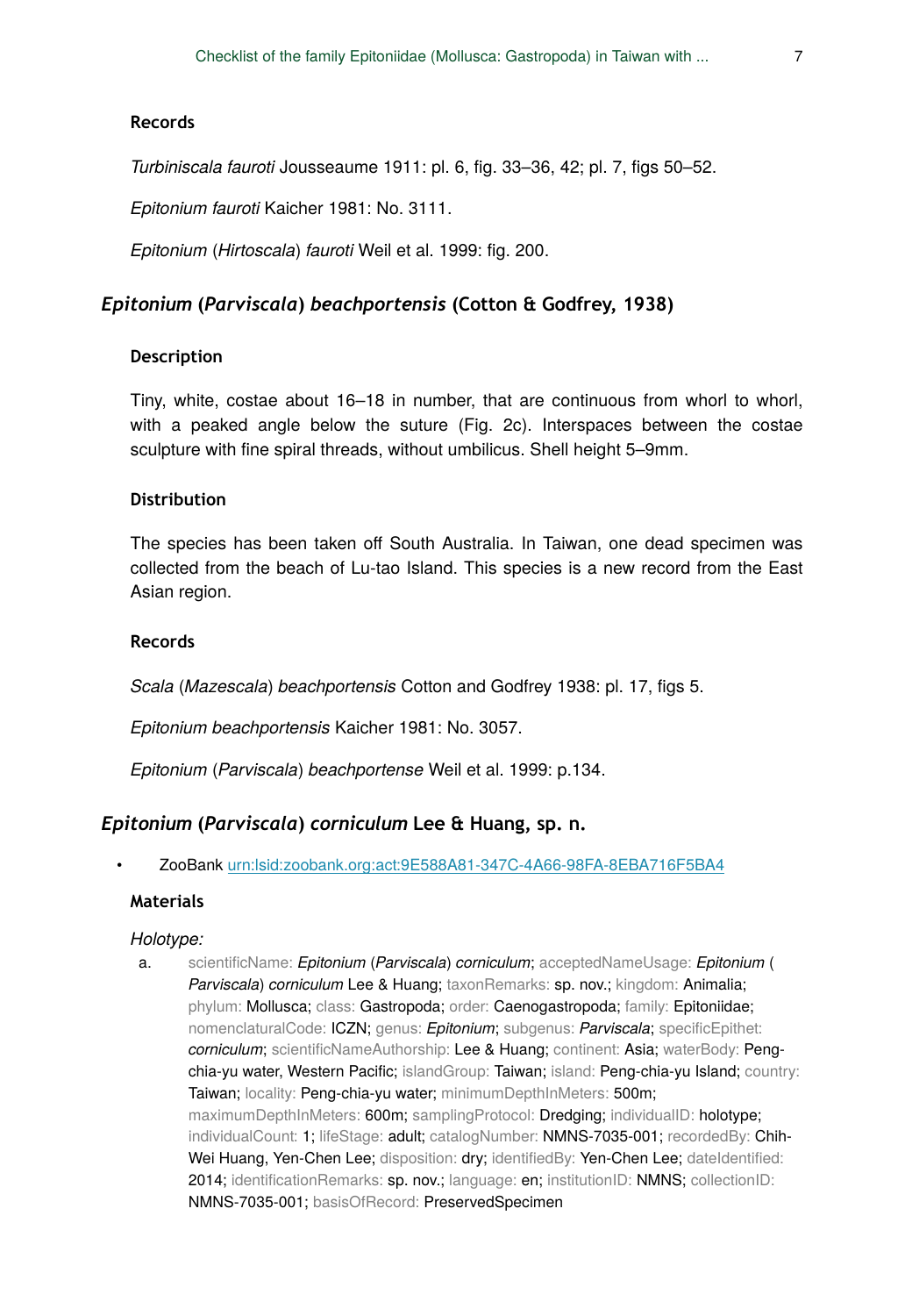### *Paratype:*

- a. scientificName: *Epitonium* (*Parviscala*) *corniculum*; acceptedNameUsage: *Epitonium* ( *Parviscala*) *corniculum* Lee & Huang; taxonRemarks: sp. nov.; kingdom: Animalia; phylum: Mollusca; class: Gastropoda; order: Caenogastropoda; family: Epitoniidae; nomenclaturalCode: ICZN; genus: *Epitonium*; subgenus: *Parviscala*; specificEpithet: *corniculum*; scientificNameAuthorship: Lee & Huang; continent: Asia; waterBody: Pengchia-yu water, Western Pacific; islandGroup: Taiwan; island: Peng-chia-yu Island; country: Taiwan; locality: Peng-chia-yu water; minimumDepthInMeters: 500m; maximumDepthInMeters: 600m; samplingProtocol: Dredging; individualID: paratype 1; individualCount: 1; lifeStage: adult; catalogNumber: NMNS-7035-002; recordedBy: Chih-Wei Huang, Yen-Chen Lee; disposition: dry; identifiedBy: Yen-Chen Lee; dateIdentified: 2014; identificationRemarks: sp. nov.; language: en; institutionID: NMNS; collectionID: NMNS-7035-002; basisOfRecord: PreservedSpecimen b. scientificName: *Epitonium* (*Parviscala*) *corniculum*; acceptedNameUsage: *Epitonium* (
- **Parviscala**) *corniculum* Lee & Huang; taxonRemarks: sp. nov.; kingdom: Animalia; phylum: Mollusca; class: Gastropoda; order: Caenogastropoda; family: Epitoniidae; nomenclaturalCode: ICZN; genus: *Epitonium*; subgenus: *Parviscala*; specificEpithet: *corniculum*; scientificNameAuthorship: Lee & Huang; continent: Asia; waterBody: Pengchia-yu water, Western Pacific; islandGroup: Taiwan; island: Peng-chia-yu Island; country: Taiwan; locality: Peng-chia-yu water; minimumDepthInMeters: 500m; maximumDepthInMeters: 600m; samplingProtocol: Dredging; individualID: paratype 2; individualCount: 1; lifeStage: adult; catalogNumber: NMNS-7035-003; recordedBy: Chih-Wei Huang, Yen-Chen Lee; disposition: dry; identifiedBy: Yen-Chen Lee; dateIdentified: 2014; identificationRemarks: sp. nov.; language: en; institutionID: NMNS; collectionID: NMNS-7035-003; basisOfRecord: PreservedSpecimen

## **Description**

Shell acuminate. Fragilely thin, light weight, white color, shell width/height ratio approximate 0.38 (Fig. 4a, b, c). Spire elevated, convex, with 11–14 teleoconch whorls, protoconch missing in all type specimens. Body whorl shorter than 1/3 shell height. Surface with thin, erect axial costae, 22–34 in number on the body whorls, slightly serrated and raised to a hook halfway from the suture to the periphery. Each costae more or less connected with lower whorl's costae on suture. With visible spiral strips between costae, the spiral strips are unclear or invisible near the suture. Whorls connected. The umbilicus is closed. Aperture ovate in shape, approximately 1/5 of shell height. Tortuously patulous at the terminal end of the columellar. The round operculum is brownish black. Shell height 20–25mm.

**Measurement and type depository:** Holotype: SL: 25.7mm, SW: 8.3mm; APL: 4.9mm, APW: 4.9mm; NMNS-7035-001, National Museum of Natural Science, Taiwan. (Fig. 4a)

Paratype 1: SL: 25.2mm, SW: 8.4mm; APL: 3.9mm, APW: 4.4mm; NMNS-7035-002, National Museum of Natural Science, Taiwan. (Fig. 4b)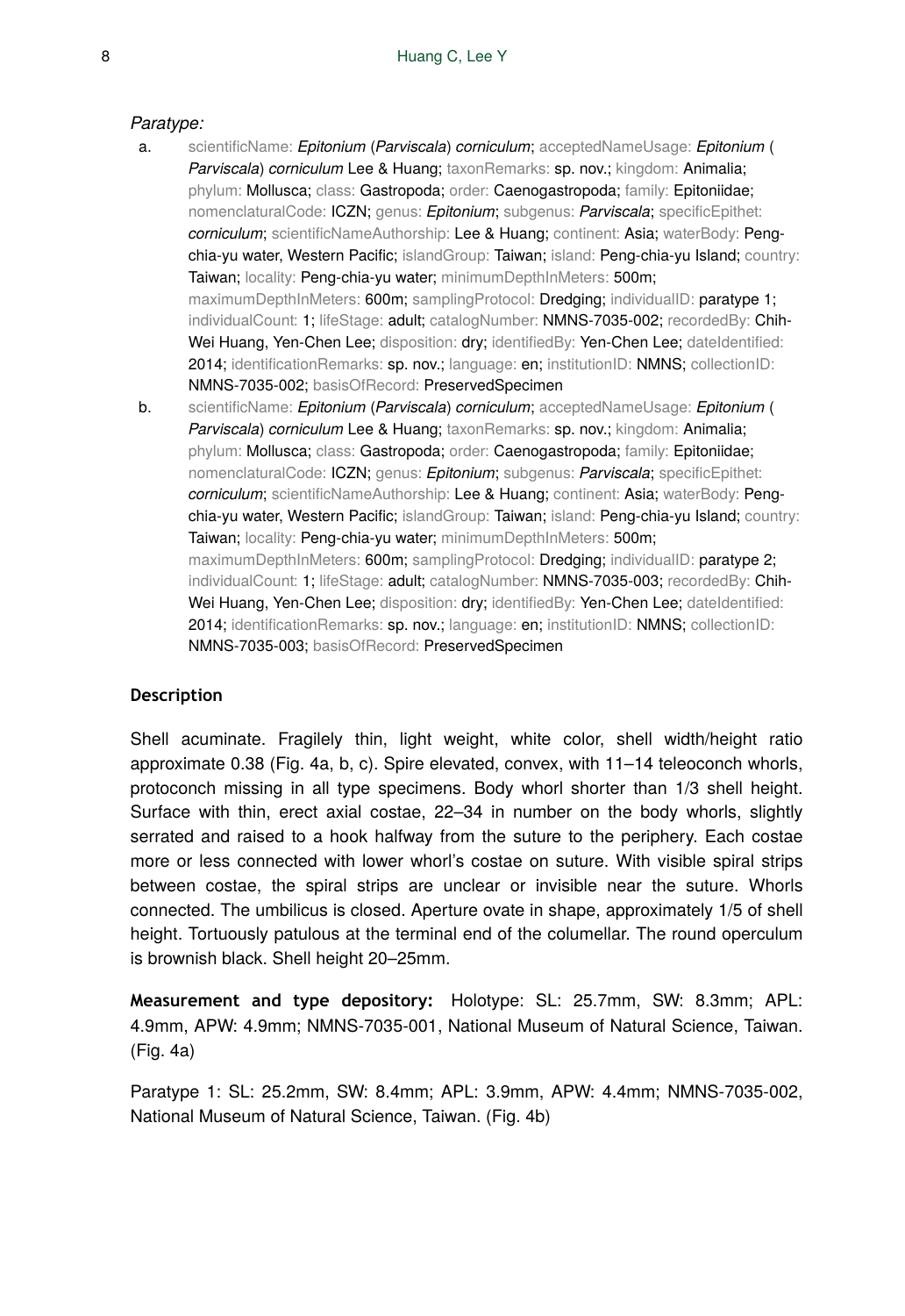

## Figure 4.

*Epitonium* (*Parviscala*) *corniculum* n. sp. and its analogue.

- **a**: *E.* (*P.*) *corniculum*, holotype, 25.7×8.3mm
- **b**: *E.* (*P.*) *corniculum*, paratype 1, 25.2×8.4mm
- **c**: *E.* (*P.*) *corniculum*, paratype 2, 15.6×5.9mm (earlier whorls lost)
- **d**: *Epitonium* (*Parviscala*) *duocamurum* Lee 2001, 33×11.8mm
- **e**: *E.* (*Asperiscala*) *babylonium* (Dall 1889), 28.5×6.5mm (holotype)
- **f**: *E.* (*Asperiscala*) *babylonium* (Dall 1889), 12.8×4.5mm (Clench & Turner 1952, p315, figs 1–
- 2)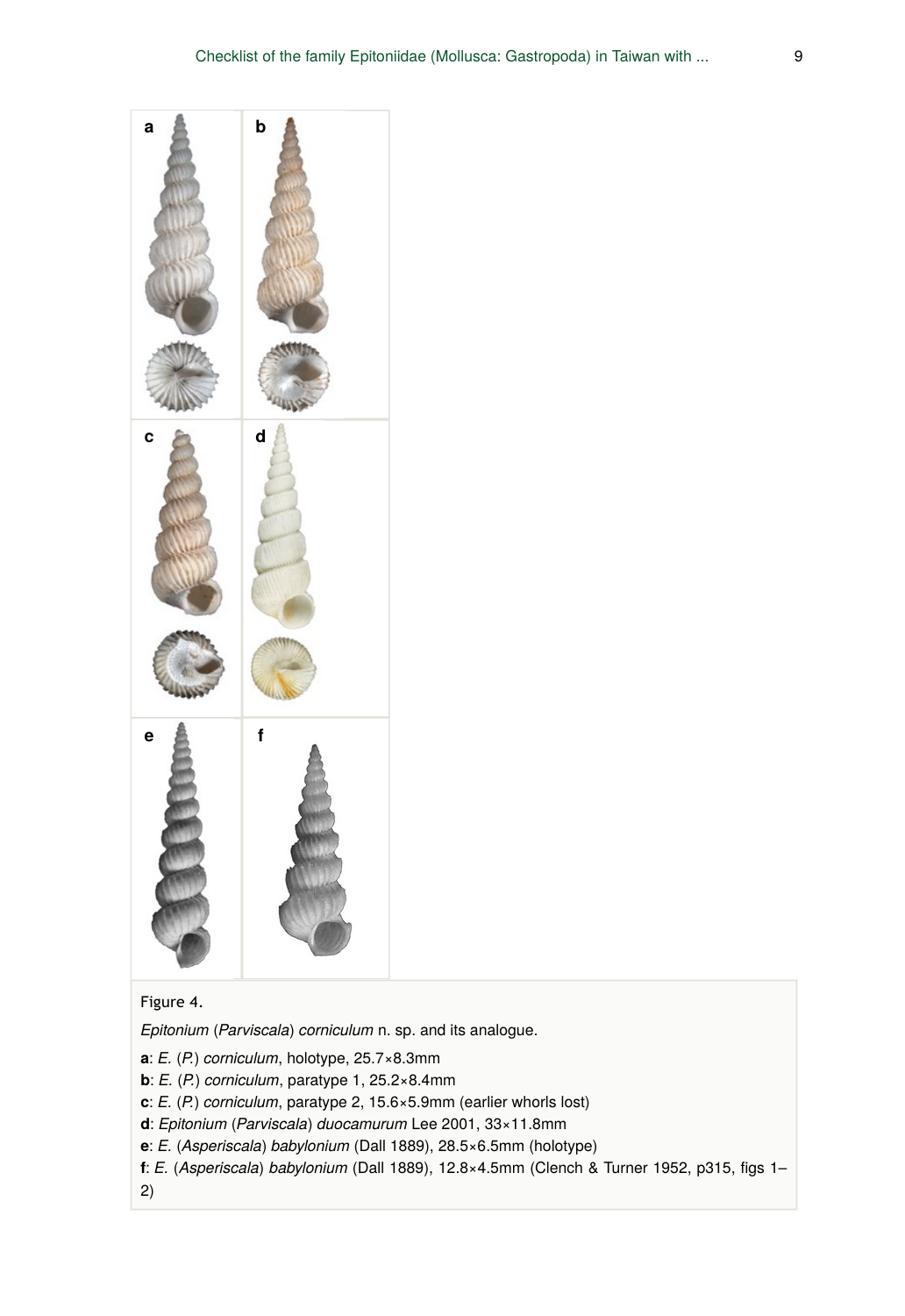Paratype 2 (earlier whorls lost): SL: 15.6mm, SW: 5.9mm; APL: 2.8mm, APW: 3.3mm; NMNS-7035-003, National Museum of Natural Science, Taiwan. (Fig. 4c)

## **Etymology**

Latin means "hornlike".

## **Distribution**

Type locality: Dredged from Peng-chia-yu water at the depth of 500–600m.

### **Taxon discussion**

This species is similar to the North Atlantic Ocean abyssal species *E. babylonium* (Fig. 4e, f) in morphology, but it can be distinguished by its gradually wider and longer shell with similar whorls of the present species. *Epitonium* (*Parviscala*) *duocamurum* (Fig. 4d) is another analogue, it differs in having more costae at the same whorl. *Eptonium sakuraii* Habe, 1962 is another analogue. The new species is dull, but *E. sakuraii* has a lustrous surface and, unlike the new species, has shoulder hooks away from the suture. The new species has shoulder hooks just under the suture, and it has fewer axial costae (22–34 in persent new species; 30–37 in *E. sakuraii*). The ratio of shell wide and shell height of *E. sakuraii* (NSMT-Mo 70316a possible paratype) is 0.3938, in holotype of *Viciniscala ootanii* Azuma, 1962 (synonym of *E. sakuraii*) it is 0.4060. The ratio of shell wide and shell height in the new species' holotype, paratype 1, paratype 2 are 0.3185, 0.3250, 0.3252, respectively. In other words, the new species is more slender than *E. sakuraii*.

## **Records**

*Epitonium abyssicola* (non Schepman 1909) Lee 2001a: fig. 17.

## *Epitonium* **(***Parviscala***)** *pallidizonatum* **(Masahito, Kuroda & Habe in Kuroda, Habe & Oyama, 1971)**

## **Description**

White, small, elongated, costae of approximately 23 in number at the last whorl, with sharply spine at the shoulder, clearly spiral cords between costae, without umbilicus (Fig. 1c). Shell height 22.2mm.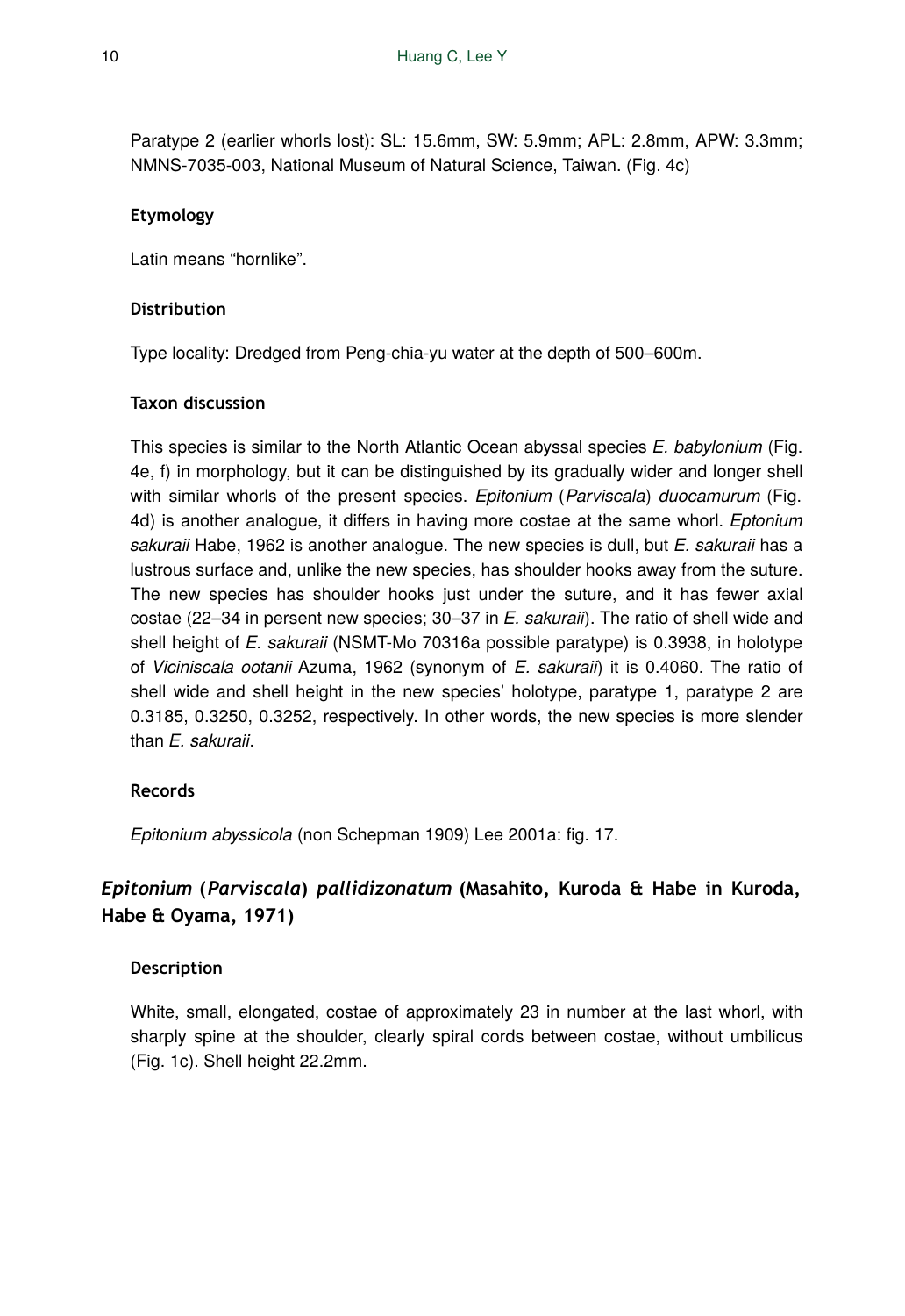### **Distribution**

Occurs in the Pacific coast off Sagami Bay to Kii Peninsula at 100m deep. In Taiwan it was dredged at about 500m depth of NE Taiwan waters. This species is a new record from the Taiwan waters.

### **Records**

*Cinctiscala pallidizonatum* Masahito, Kuroda & Habe in Kuroda et al. 1971: pl. 63, figs 21.

*Epitonium* (*Parviscala*) *pallidizonatum* Weil et al. 1999: fig. 384; Okutani 2000: pl. 167, fig. 89; Nakayama 2003: pl. 13, figs 22–24.

### *Epitonium* **(***Parviscala***)** *tenuipicturatum* **Nakayama 2000**

### **Description**

White, small, elongated, suture deep, costae of approximately 28–42 in number at the last whorl, thin, reflexed, with angulate at the suture, clearly spiral cords between costae, without umbilicus (Fig. 1d). Shell height about 15–20mm.

### **Distribution**

It is found from Boso Peninsula to Kii Peninsula, Japan. It was dredged at about 100m depth of NE Taiwan waters. This species is a new record from the Taiwan waters.

### **Records**

*Epitonium* (*Parviscala*) *tenuipicturatum* Nakayama 2000: figs 19–20; Nakayama 2003: pl. 13, figs 25–29.

### *Epitonium* **(***Parviscala***)** *yamakawai* **(Yokoyama 1922)**

#### **Description**

Tiny, white, suture deep, surface with about 13–14 incurved costae that are slightly winged at the shoulder, space between costae with clearly spiral cords, umbilicus closed (Fig. 1e). Shell height about 3–5mm.

#### **Distribution**

It is found from Sagami Bay to Tosa Bat, Japan. In Taiwan, it was collected from the beach of Ho-Mei, Taipei County. This species is a new record from the Taiwan waters.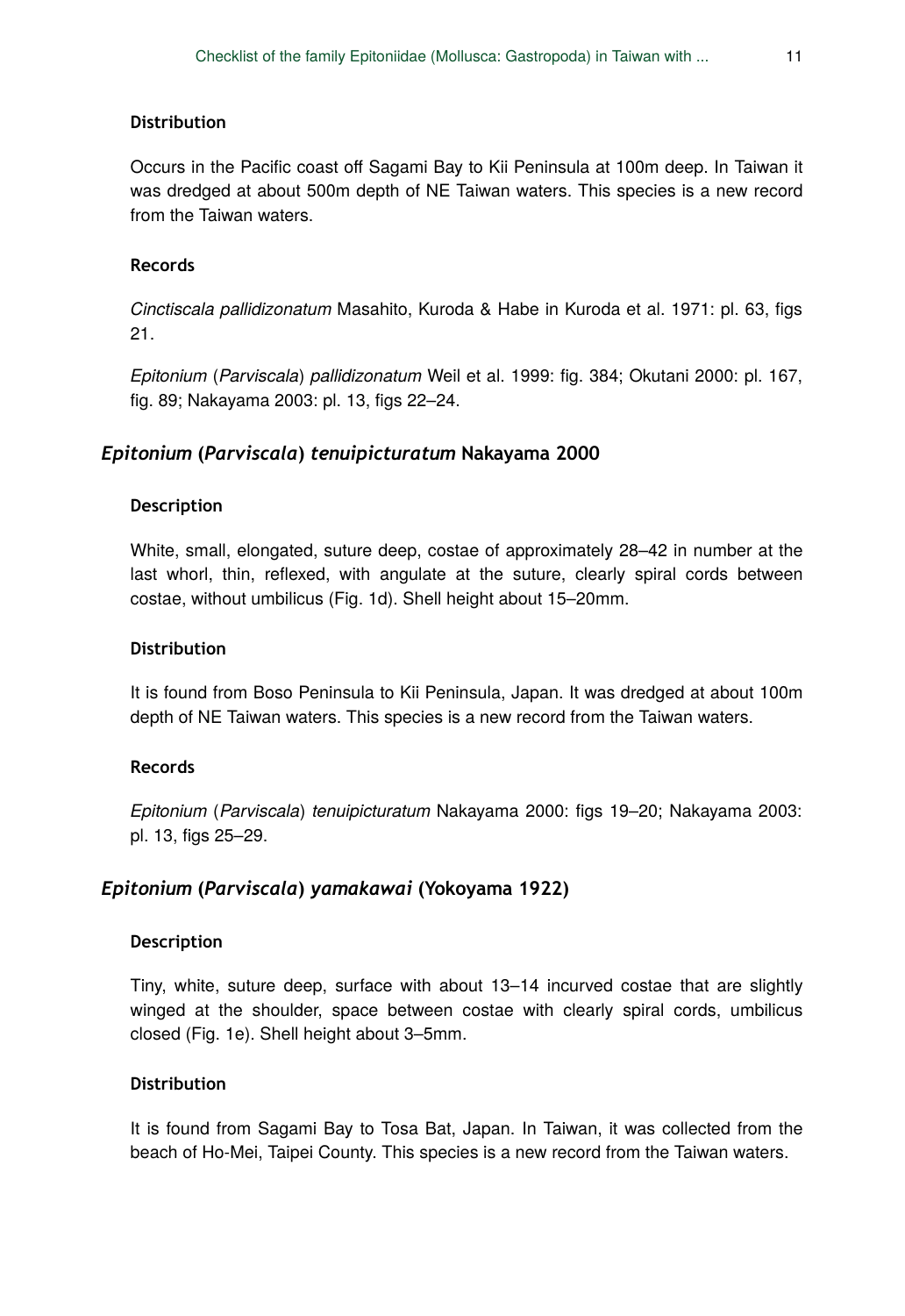## **Records**

*Scalaria yamakawai* Yokoyama 1922: pl 4, fig. 17.

*Epitonium* (*Cinctiscala*) *yamakawai* Oyama 1973: pl. 6, fig. 18.

*Cinctiscala yamakawai* Higo et al. 1999: G1919.

*Epitonium* (*Parviscala*) *yamakawai* Okutani 2000: pl. 167, fig. 93; Nakayama 2003: pl. 14, figs 1–2.

## *Epitonium* **(***Sodaliscala***)** *tryoni* **(de Boury, 1913)**

## **Description**

Small, white, glossy, with 15–20 thin erect costae that are not peaked (Fig. 3a). With spiral cords between the costae. The whorls are convex and the suture is deep, but closed. The umbilicus is closed. The aperture is oval. Shell height is 3mm.

## **Distribution**

Ranging from Iran to Pakistan to the Maldives. In Taiwan, only one dead specimen was found on the beach of Lu-tao Island. This species is a new record from the Indo-Pacific region.

## **Records**

*Scala tryoni* de de Boury 1913: p.108.

*Epitonium tryoni* Kaicher 1981: No. 2379.

## *Limiscala maraisi* **(Kilburn 1985)**

## **Description**

Shell white, with 14–16 incurved low costae, which are blade-like under the suture (Fig. 3b). Has fine, closed spiral threads between costae. Umbilicus open but narrow. Shell height about 10mm. Similar to *Surrepifungium patamakanthini* A. Gittenberger & E. Gittenberger, 2005. However, the present species has thicker shell, is smaller in size, and the costae do not form a coronation.

## **Distribution**

This species was original found in Transkei, South Africa. In Taiwan, it was collected on the beach of the Lu-tao Island. This species is a new record from the Indo-Pacific region.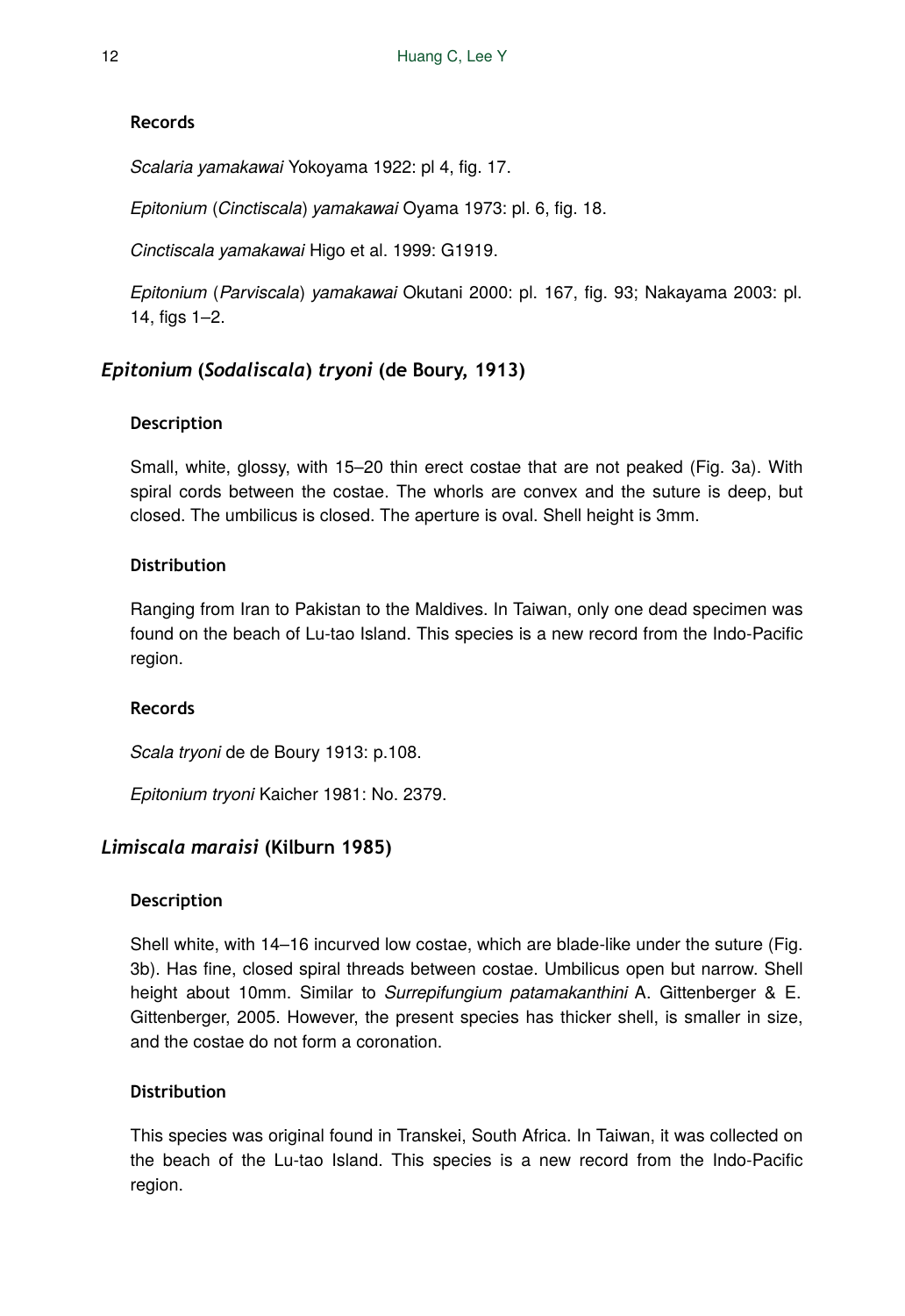#### **Records**

*Epitonium* (*Limiscala*) *maraisi* Kilburn 1985: fig 124; Weil et al. 1999: fig. 155.

## *Plastiscala morchi* **(Angas 1871)**

### **Description**

White, acuminate and elongated, with rough ribs on the first several whorls, surface sculptured with rough spiral cords which pass through the ribs, aperture subcircular, umbilicus closed (Fig. 1f). Shell height 10–50mm.

### **Distribution**

This species ranges from New South Wales, Australia to Amami O-shima, Ryukyu, Japan. In Taiwan, it is trawled at the depth of 100 to 200m of northeastern Taiwan waters. This species is a new record from the Taiwan waters.

### **Records**

*Scala* (*Cirsotrema*) *morchi* Angas 1871: pl. 1, fig. 7.

*Cirsotrema morchi* Kaicher 1981: No. 3106, 3046 (form *bentha* Iredale), 3130 (form *profundior* Iredale).

*Plastiscala morchi* Iredale 1936: fig. 21; Okutani 2000: pl. 160, fig. 16; Nakayama 2003: pl. 3, fig. 8.

*Plastiscala morchi bentha* Iredale 1936: fig. 22.

*Plastiscala morchi profundior* Iredale 1936: fig. 23.

### *Surrepifungium ingridae* **(A. Gittenberger & Goud 2000)**

#### **Description**

Shell white, thin and fragile, spire pyramidal elevated, surface sculptured with densely lamella, which are extended at the suture (Fig. 2d). Interspaces between lamella are sculptured with fine spiral striae. The body whorl is large; almost half the height of the shell. Umbilicus narrow but distinctly perforated, partly covered by the incurved columellar. Shell height 25–30mm.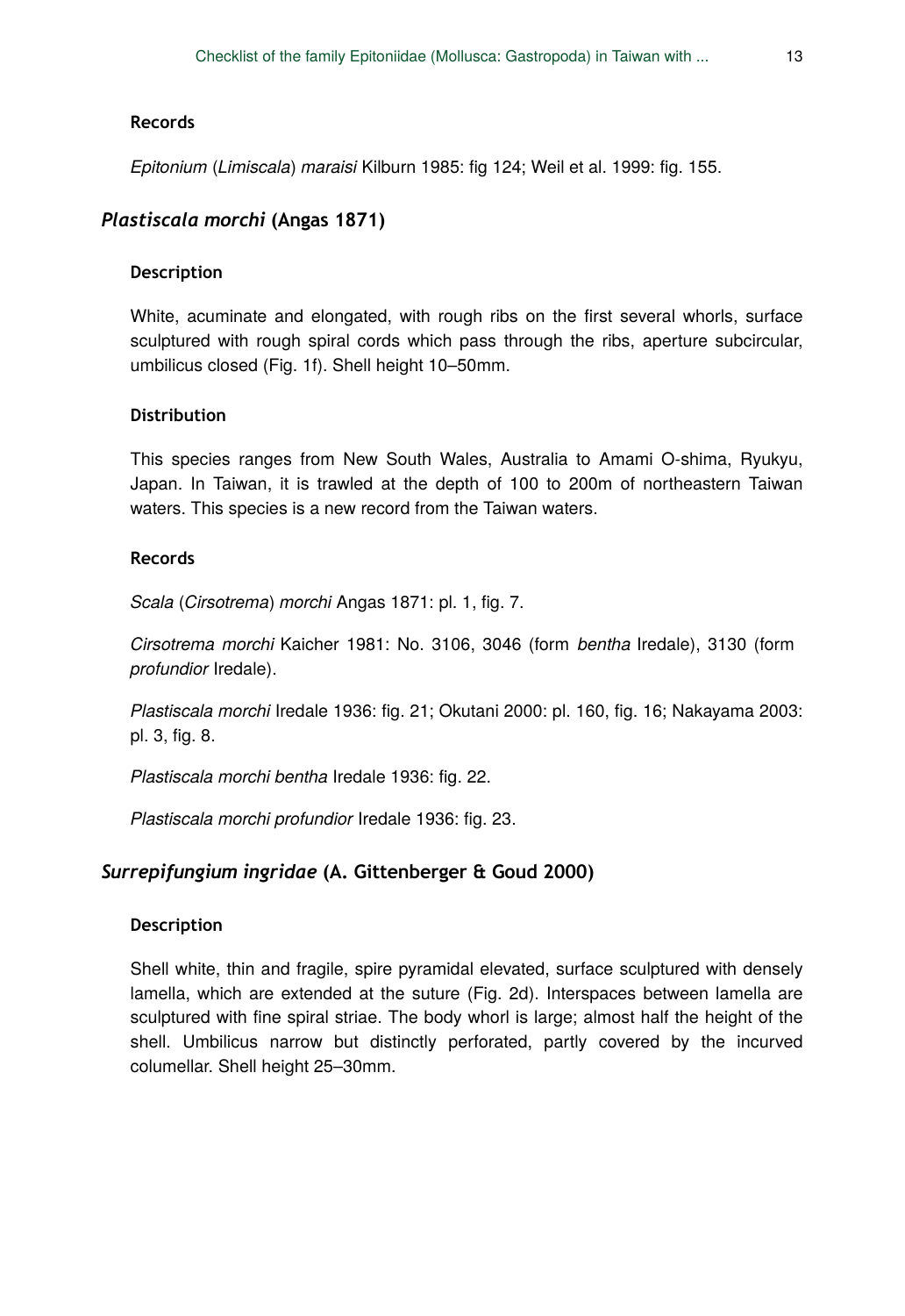## **Distribution**

This species ranges from Australia, Queensland though Indonesia. It is new records for Taiwan and the East Asian region. In 1999, several specimens were trawled at Taiwan Strait at depths of 20–50m. This species is a new record from the East Asian region.

## **Records**

*Epitonium ingridae* Gittenberger et al. 2000: Figs 7–8, 23–24, 27, 30.

## **Checklist of Epitoniidae in Taiwan**

*Acrilla acuminata* **(G. B. Sowerby II 1844)** 

*Alora annulata* **(Kuroda & Ito 1961)** 

*Amaea* **(***Amaea***)** *foulisi* **Kilburn 1985** 

*Amaea* **(***Amaea***)** *hedleyi* **(de Boury 1912)** 

*Amaea* **(***Amaea***)** *magnifica* **(G. B. Sowerby II 1844)** 

*Amaea* **(***Amaea***)** *ogaitoi* **Masahito & Habe 1975** 

*Amaea* **(***Amaea***)** *secunda* **Kuroda & Ito 1961** 

*Amaea* **(***Amaea***)** *thielei* **(de Boury 1912)** 

*Amaea* **(***Clathroscala***)** *cerea* **(Masahito, Kuroda & Habe in Kuroda, Habe & Oyama 1971)** 

*Amaea* **(***Filiscala***)** *reticulata* **(Lee & Wu 1998)** 

*Amaea* **(***Filiscala***)** *rubigosola* **Lee 2001** 

*Amaea* **(***Scalina***)** *flammea* **Lee 2001** 

*Amaea* **(***Scalina***)** *gazeoides* **Kuroda & Habe in Habe 1961**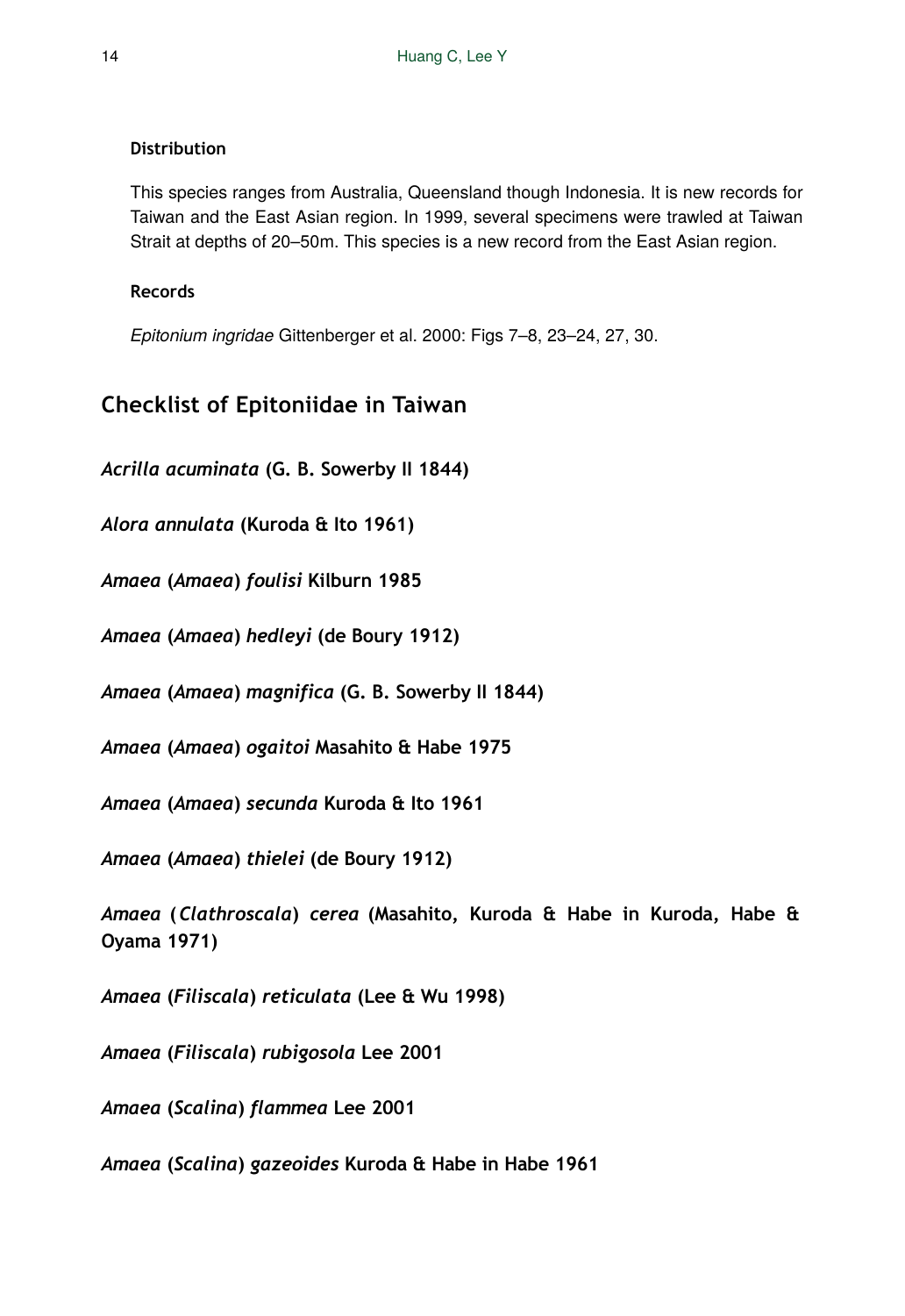*Amaea* **(***Scalina***)** *oyasionensis* **(Ozaki 1958)** 

*Amaea* **(***Scalina***)** *sericogazea* **(Masahito, Kuroda & Habe in Kuroda, Habe & Oyama 1971)** 

*Amaea* **(***Scalina***)** *splendida* **(de Boury 1913)** 

*Amaea nebulodermata* **(Azuma 1972)** 

*Cirsotrema* **(***Cirsotrema***)** *bonum* **(Melvill 1906)** 

*Cirsotrema* **(***Cirsotrema***)** *cloveri* **Brown 2002** 

*Cirsotrema* **(***Cirsotrema***)** *varicosum* **Lamarck 1822)** 

*Cirsotrema* **(***Elegantiscala***)** *edgari* **(de Boury 1912)** 

*Cirsotrema* **(***Elegantiscala***)** *rugosum* **Kuroda & Ito 1961** 

*Claviscala subulae* **Nakayama 2000** 

*Claviscala terebralioides* **(Kilburn 1975)** 

*Cycloscala crenulata* **(Pease 1867)** 

*Cycloscala hyalina* **(G. B. Sowerby II 1844)** 

*Cylindriscala nitida* **(Kuroda & Ito 1961)** 

*Cylindriscala solar* **(Nakayama 1995)** 

*Eglisia lanceolata* **Reeve 1849** 

*Eglisia tricarinata* **A. Adams & Reeve 1850** 

*Epidendrium aureum* **Gittenberger, A. & Gittenberger, E., 2005** 

*Epitonium* **(***Depressiscala***)** *aureomaculatum* **(Masahito & Habe 1973)**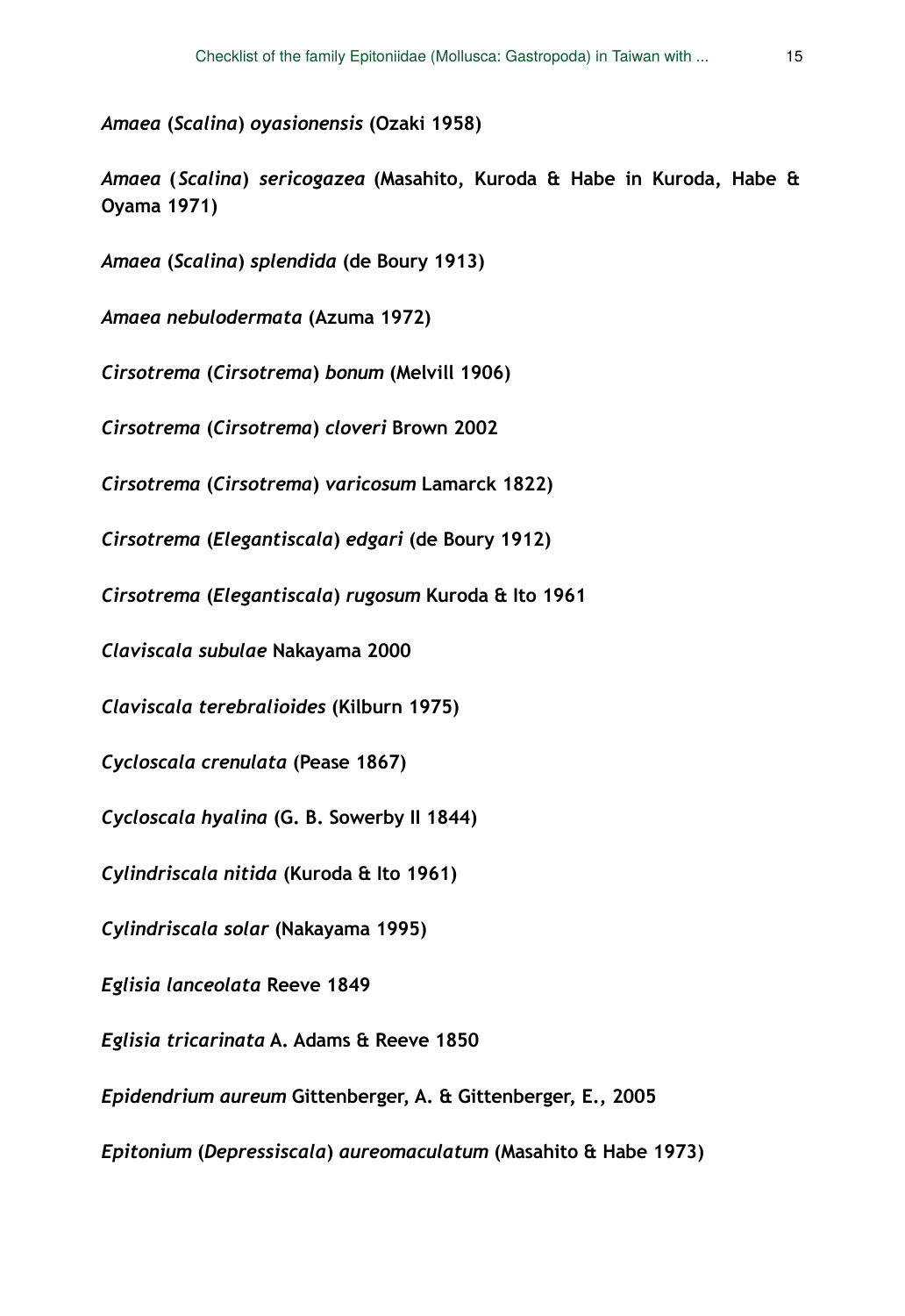*Epitonium* **(***Depressiscala***)** *umbilicatum* **(Pease 1869)**  *Epitonium* **(***Epitonium***)** *alatum* **(G. B. Sowerby II 1844)**  *Epitonium* **(***Epitonium***)** *laxatoides* **Kuroda in Nakayama 1995**  *Epitonium* **(***Epitonium***)** *liliputanum* **(A. Adams 1861)**  *Epitonium* **(***Epitonium***)** *okezoko* **(Habe 1961)**  *Epitonium* **(***Epitonium***)** *pallasii* **subsp.** *pallasii* **(Kiener 1838)**  *Epitonium* **(***Epitonium***)** *pallasii* **subsp.** *neglectum* **(A. Adams & Reeve 1850)**  *Epitonium* **(***Epitonium***)** *parspeciosum* **(Iredale 1929) Notes:** new record of Taiwan *Epitonium* **(***Epitonium***)** *profundum* **Nakayama 2000**  *Epitonium* **(***Epitonium***)** *scalare* **(Linné 1758)**  *Epitonium* **(***Epitonium***)** *sororastra* **Kilburn 1985**  *Epitonium* **(***Epitonium***)** *syoichiroi* **Masahito & Habe 1976**  *Epitonium* **(***Epitonium***)** *tokyoense* **(Kuroda 1930)**  *Epitonium* **(***Glabriscala***)** *glabratum* **(Hinds 1843) Notes:** new record of East Asian region *Epitonium* **(***Glabriscala***)** *hayashii* **(Habe 1961)**  *Epitonium* **(***Glabriscala***)** *stigmaticum* **(Pilsbry 1911)**  *Epitonium* **(***Hirtoscala***)** *fauroti* **(Jousseaume 1911)**  *Epitonium* **(***Hirtoscala***)** *ferussacii* **(Audouin 1826)**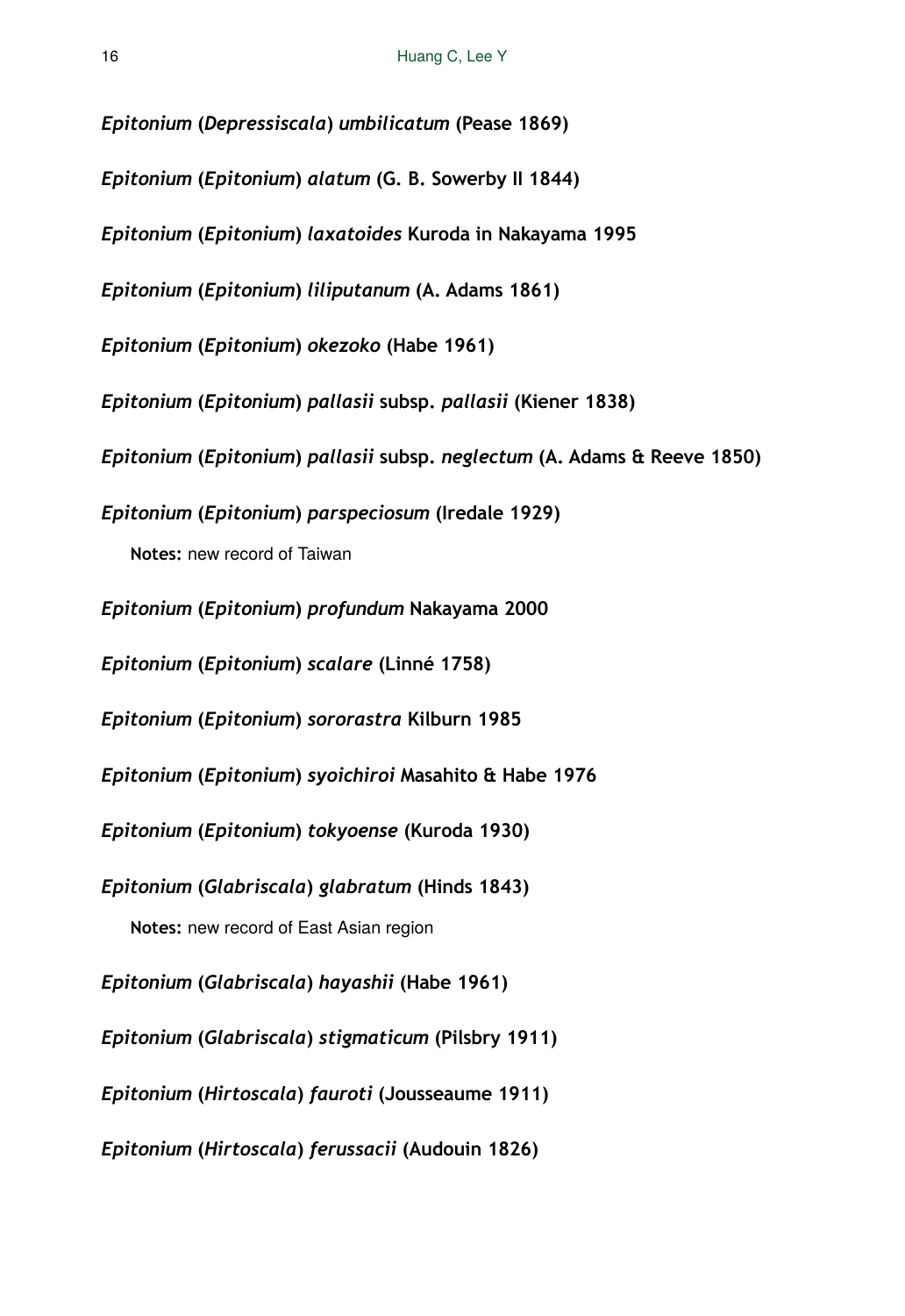*Epitonium* **(***Hirtoscala***)** *pyramidale* **(G. B. Sowerby II 1844)**  *Epitonium* **(***Hirtoscala***)** *tenuicostatum* **(G. B. Sowerby II 1844) Notes:** new record of East Asian region *Epitonium* **(***Hyaloscala***)** *calideum* **(Melvill & Standem 1903)**  *Epitonium* **(***Hyaloscala***)** *jukesianum* **(Forbes, 1852)**  *Epitonium* **(***Hyaloscala***)** *kraussi* **(Nyst 1871)**  *Epitonium* **(***Laeviscala***)** *fucatum* **(Pease 1861)**  *Epitonium* **(***Laeviscala***)** *gracile* **(G. B. Sowerby II 1844)**  *Epitonium* **(***Lamelliscala***)** *abyssicola* **(Schepman 1909)**  *Epitonium* **(***Lamelliscala***)** *aculeatum* **(G. B. Sowerby II 1844)**  *Epitonium* **(***Lamelliscala***)** *climacotum* **(Kilburn 1985)**  *Epitonium* **(***Lamelliscala***)** *coretum* **(Iredale 1936)**  *Epitonium* **(***Lamelliscala***)** *gravieri* **(Jousseaume 1911)**  *Epitonium* **(***Lamelliscala***)** *philippinarum* **(G. B. Sowerby II 1844)**  *Epitonium* **(***Mazescala***)** *bellicosum* **Hedley 1907**  *Epitonium* **(***Nitidiscala***)** *angustum* **(Dunker, 1861)**  *Epitonium* **(***Nitidiscala***)** *synekhes* **Kilburn 1985**  *Epitonium* **(***Papyriscala***)** *catanuense* **(G. B. Sowerby II 1844)**  *Epitonium* **(***Papyriscala***)** *imperiale* **(G. B. Sowerby II 1844)**  *Epitonium* **(***Papyriscala***)** *robillardi* **(Sowerby 1894)**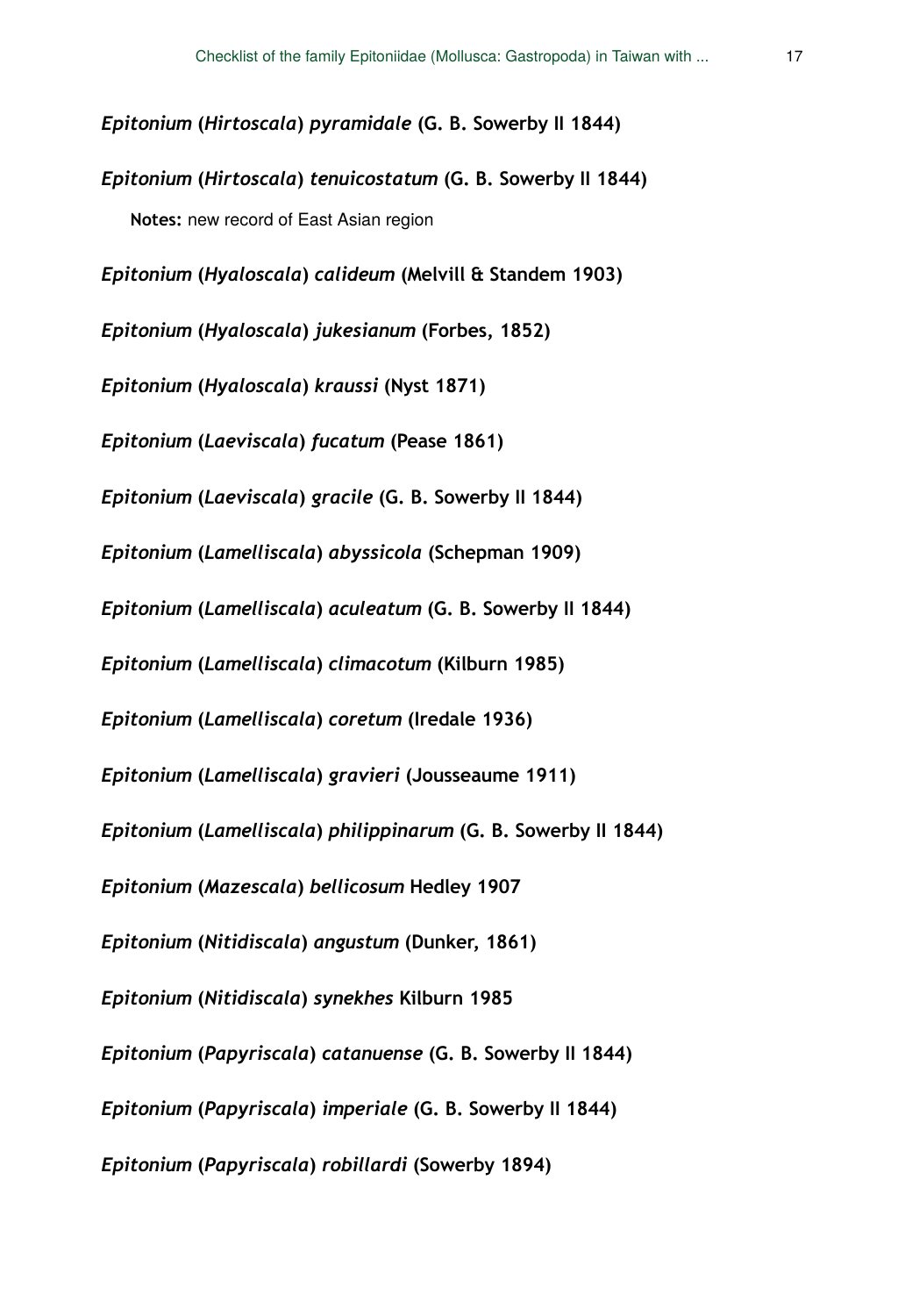*Epitonium* **(***Papyriscala***)** *tenuiliratum* **(G. B. Sowerby II 1844)** 

*Epitonium* **(***Parviscala***)** *beachportense* **(Cotton & Godfrey, 1938)** 

*Epitonium* **(***Parviscala***)** *chinglinae* **Lee & Wu 1998** 

*Epitonium* **(***Parviscala***)** *corniculum* **sp. nov.** 

*Epitonium* **(***Parviscala***)** *duocamurum* **Lee 2001** 

*Epitonium* **(***Parviscala***)** *eximium* **(A. Adam & Reeve 1850)** 

**Notes:** new record of East Asian region

*Epitonium* **(***Parviscala***)** *gradile* **(Jousseume 1911)** 

*Epitonium* **(***Parviscala***)** *grossicingulatum* **de Boury, 1913** 

*Epitonium* **(***Parviscala***)** *harpago* **Kilburn 1985** 

*Epitonium* **(***Parviscala***)** *obliquum* **(G. B. Sowerby II 1844)** 

*Epitonium* **(***Parviscala***)** *pallidizonatum* **(Masahito, Kuroda & Habe in Kuroda, Habe & Oyama, 1971)** 

**Notes:** new record of Taiwan

*Epitonium* **(***Parviscala***)** *paumotense* **(Pease, 1867)** 

*Epitonium* **(***Parviscala***)** *repandum* **Kilburn 1985** 

*Epitonium* **(***Parviscala***)** *tenuipicturatum* **Nakayama 2000** 

*Epitonium* **(***Parviscala***)** *townsendi* **(Melvill & Standen 1903)** 

*Epitonium* **(***Parviscala***)** *yamakawai* **(Yokoyama 1922)** 

*Epitonium* **(***Sodaliscala***)** *immaculata* **(G. B. Sowerby II 1844)** 

**Notes:** new record of Taiwan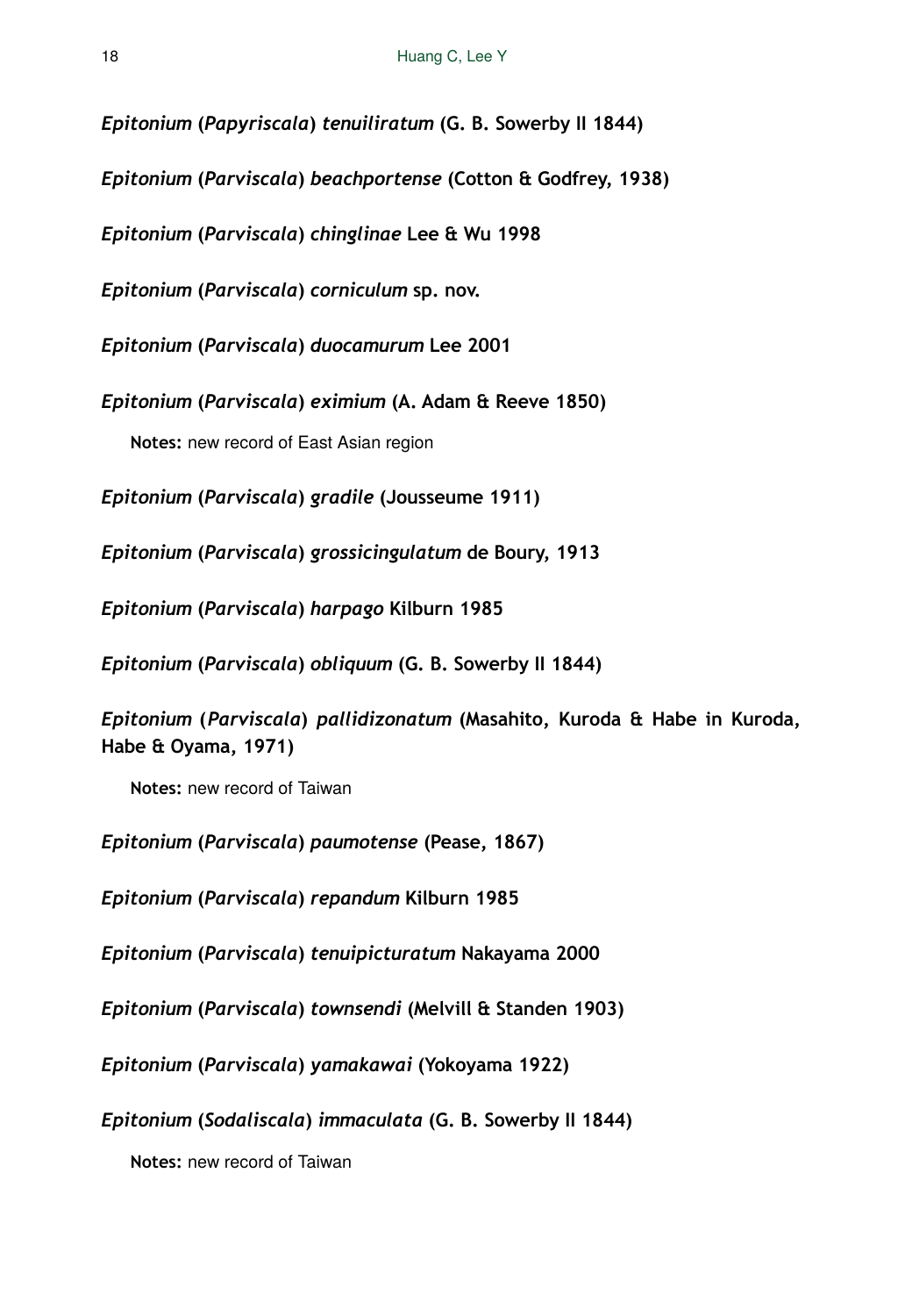*Epitonium* **(***Sodaliscala***)** *mindoroense* **(G. B. Sowerby II 1844)** 

*Epitonium* **(***Sodaliscala***)** *multicostatum* **(G. B. Sowerby II 1844)** 

**Notes:** new record of Taiwan

*Epitonium* **(***Sodaliscala***)** *pasiphaes* **(Melvill 1912)** 

*Epitonium* **(***Sodaliscala***)** *symmetricum* **(Pease 1867)** 

*Epitonium* **(***Sodaliscala***)** *tryoni* **(de Boury, 1913)** 

*Epitonium* **(***Sodaliscala***)** *zatrephes* **(Melvill 1910)** 

*Epitonium* **(***Strephoscala***)** *taiwanica* **Lee & Wu 1998** 

*Epitonium tosaensis* **(Azuma 1962)** 

*Filiscala raricosta* **(Lamarck, 1804)** 

*Fragilopalia lotus* **(Masahito & Habe 1975)** 

*Globiscala bullata* **(G. B. Sowerby II 1844)** 

*Graciliscala rimbogai* **Masahito & Habe 1976** 

*Gyroscala* **(***Circuloscala***)** *iwaotakii* **(Azuma 1961)** 

*Gyroscala* **(***Circuloscala***)** *watanabei* **Nakayama 2000** 

*Gyroscala* **(***Pomiscala***)** *lamellosa* **(Lamarck 1822)** 

*Librariscala parvonatrix* **(Kilburn 1985)** 

*Limiscala crypticocorona* **(Kilburn 1985)** 

*Limiscala irregulare* **(G. B. Sowerby II 1844)** 

*Limiscala lyra* **(G. B. Sowerby II 1844)**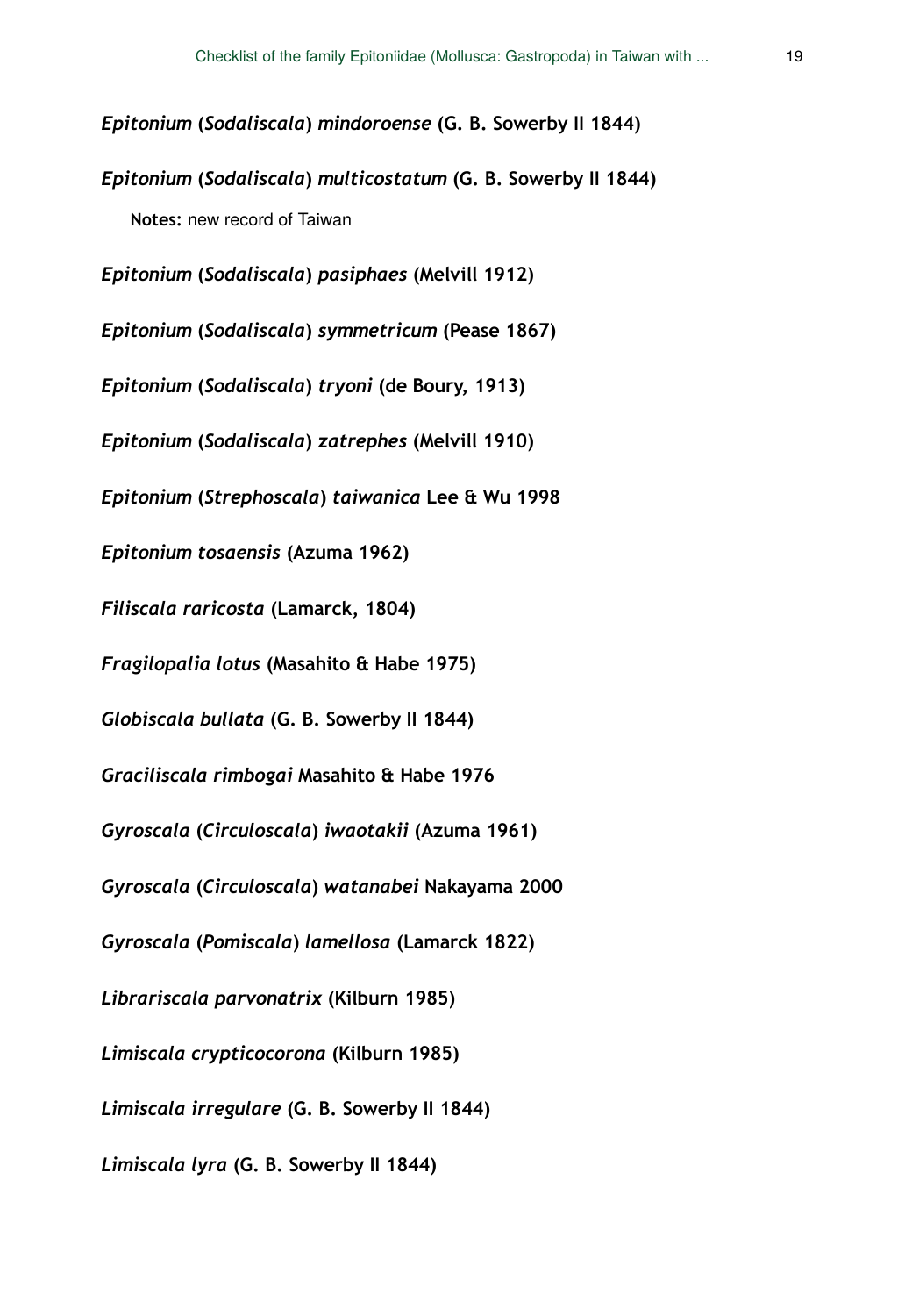*Limiscala maraisi* **(Kilburn 1985)** 

*Limiscala virgo* **(Masahito & Habe 1976)** 

*Narvaliscala percancellata* **(Nakayama 2000)** 

*Opalia bardeyi* **(Jousseaume 1911)** 

**Notes:** new record of Indo–Pacific region

## *Opalia bicarinata* **(G. B. Sowerby II 1844)**

## **Discussion**

Most species of this family are white or brown in color and have circular apertures. These delicate shells are generally pyramidal or drop-shaped with many axial costae. The paucispiral horny opercula are black or translucent yellow. They are distributed from tidal to great depths in sandy areas in most seas and found on corals or sea anemones, which feed on them (Nakayama 2000, Gittenberger et al. 2000, Gittenberger and Gittenberger 2005). Most epitoniids are protandrous (Robertson 1981), but the ecology of deep water species has not been documented. They have a ptenoglossan radula with a broad expanse of small, sickle-like teeth (Azuma 1971).

Most Taiwanese wentletraps are rare and hard to obtain, even when dead, because of their tiny size or deep water habitat. These small species are difficult to identify because of their overall similarity and few references. The radula is not informative for generic classification, although protoconch morphology has been used to distinguish the genera (Kilburn 1985). The key characters used to identify epitoniids are costae characters—whether the shell has a basal ridge or is shaped like a conch (Kilburn 1985, Nakayama 2000). The costal characters are more important than others. We focus on the shape of the costae, which includes their thickness, breadth and coiling, and whether the costae are erect or appear serrated, but not the numbers wach specimen has. The microscopically striated sculpture of the spaces between costae is also an important character.

Kuroda (1941) listed 6 unidentified species. Three of them have Japanese name. They are キヌイトカケ, キヌメセキモリ and チリメンイトカケ. Their scientific name are *Limiscala irregular*, *Limiscala lyra* and *Amaea immaculata* through the check of Japanese name on the list of Higo and Goto (1993).

Before our investigation, 101 epitoniids species were recorded in Taiwan (Kuroda 1941, Hayasaka 1944, Lan 1976, Lan 1999, Shih and Wan 1982, Chan et al. 1982, Chang 1982, Chong 1993, Lai 1998, Su 1999, Jeng et al. 1994, Jeng et al. 1996, Jeng et al. 1997, Jeng et al. 1998, Jeng et al. 2000, Lee and Wu 1998, Lee 2001a, Lee 2001b, Lee 2003, Chen and Lee 2007, Lee and Wu 2012). Based on our investigations of the coasts and fishing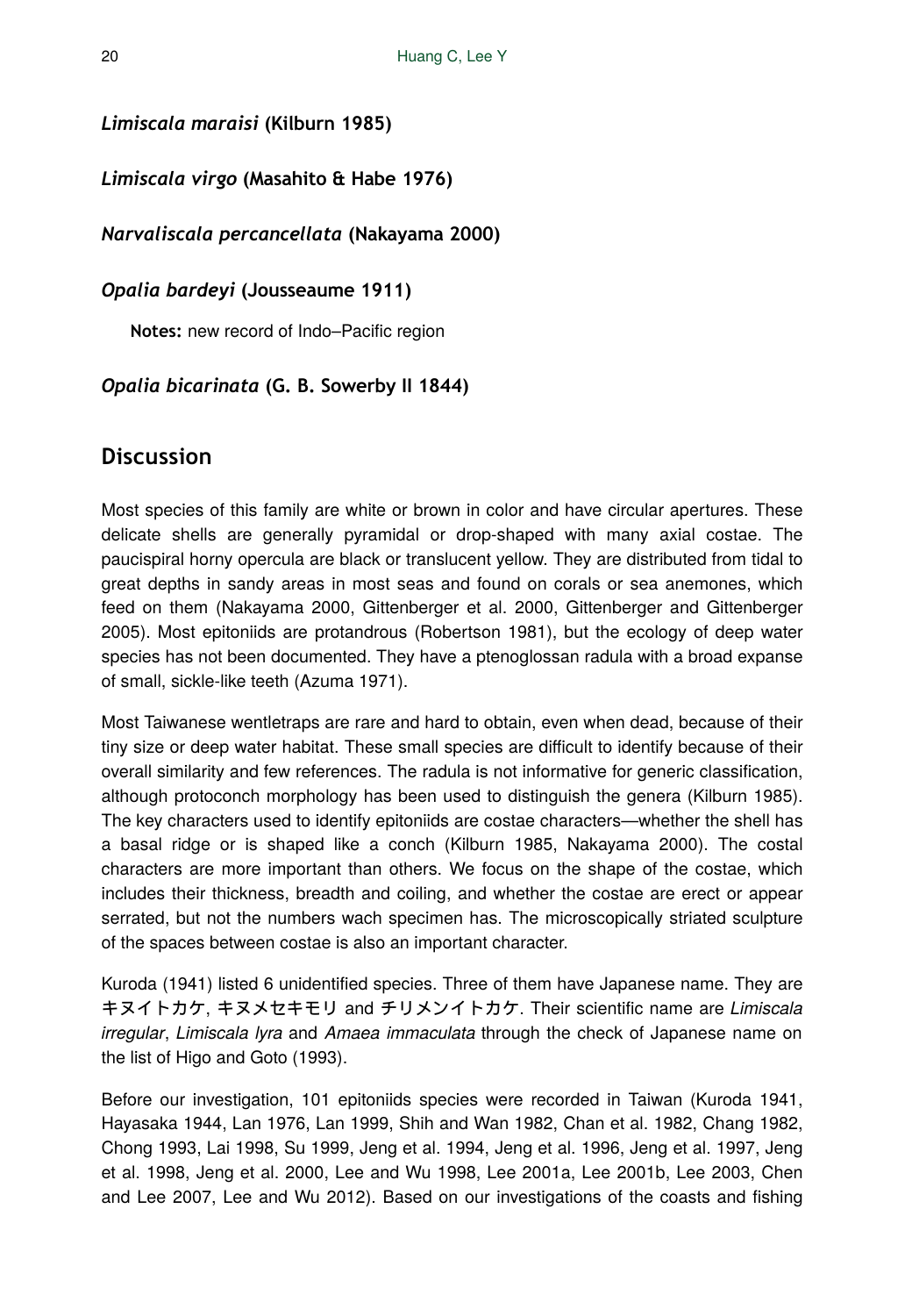ports of Taiwan and illustrations by previous investigators, a total of 114 species belonging to 23 genera of Epitoniidae are reported in Taiwan. Of these, 12 are new records in Taiwan, including 4 new that are new to the East Asian region, 2 that are new to the Indo-Pacific region and 1 new species.

## **Acknowledgements**

The authors wish to thank Mr. Kuen-Hwang Chang, Mr. Chuen-Fwu Lee, Mr. Ming-Huei Lin and Mr. Yuh-Wen Chiu for providing valuable specimens for this study and Mr. T. C. Lan for his help with identification. Thanks are also extended to Dr. Taisei Nakayama for his suggestions and assistance. We also thank Dr. Kazunori Hasegawa of the National Museum of Nature and Science,Tokyo, for searching for the type specimens of *E. sakuraii*.

## **Author contributions**

Lee conducted the investigation and initiated the work. Both authors participated in the writing of the manuscript.

## **References**

- Angas GF (1871) Descriptions of thirty-four new species of shells from Australia. Proceedings of the Zoological Society of London 39 (1): 13‑21.
- Azuma M (1971) Studies on radulae of the Japanese Epitoniidae. Venus 30 (3): 97‑105.
- Bouchet P, Waren A (1986) Revision of the North–East Atlantic bathyal and abyssal Aclididae, Eulimidae, Epitoniidae (Mollusca, Gastropoda). Bollettino Malacologico, Supplemento 2: 300‑576.
- Chang KH (1982) Marine resources of Lanyu and Lutao islands. Institute of Zoology, Academia Sinica, Monograph Series 9: 1‑69. [In Chinese].
- Chan TY, Yu HP (1993) The Illustrated Lobsters of Taiwan. Southern Materials Center, Inc., Taipei, Taiwan, X+247 pp. [In Chinese].
- Chan ZM, Lin YS, Su HJ, Chang KH (1982) The investigation of ecology and landscape resources in Lanyu and Lutao islands Designated Scenic Areas. Department of Forestry National Taiwan University, Taipei, Taiwan, IV+237 pp. [In Chinese].
- Chen WD, Lee YC (2007) Mini-shell and small shells of Hengchun Peninsula, Taiwan. National Museum of Marine Biology & Aquarium, Pingtung, Taiwan, 293 pp. [In Chinese]. [ISBN 9789860115888]
- Chong BS (1993) Brief of several Taiwanese seashells in cover. The Pei-yo 19: 4‑5. [In Chinese].
- Clessin S (1897) Die familie der Scalariidae. Systematisches Conchylien-cabinet 2 (13): 1‑76.
- Cotton BC, Godfrey FK (1938) New species of South Australian Gastropoda. Records of the South Australian Museum 6 (2): 199‑206.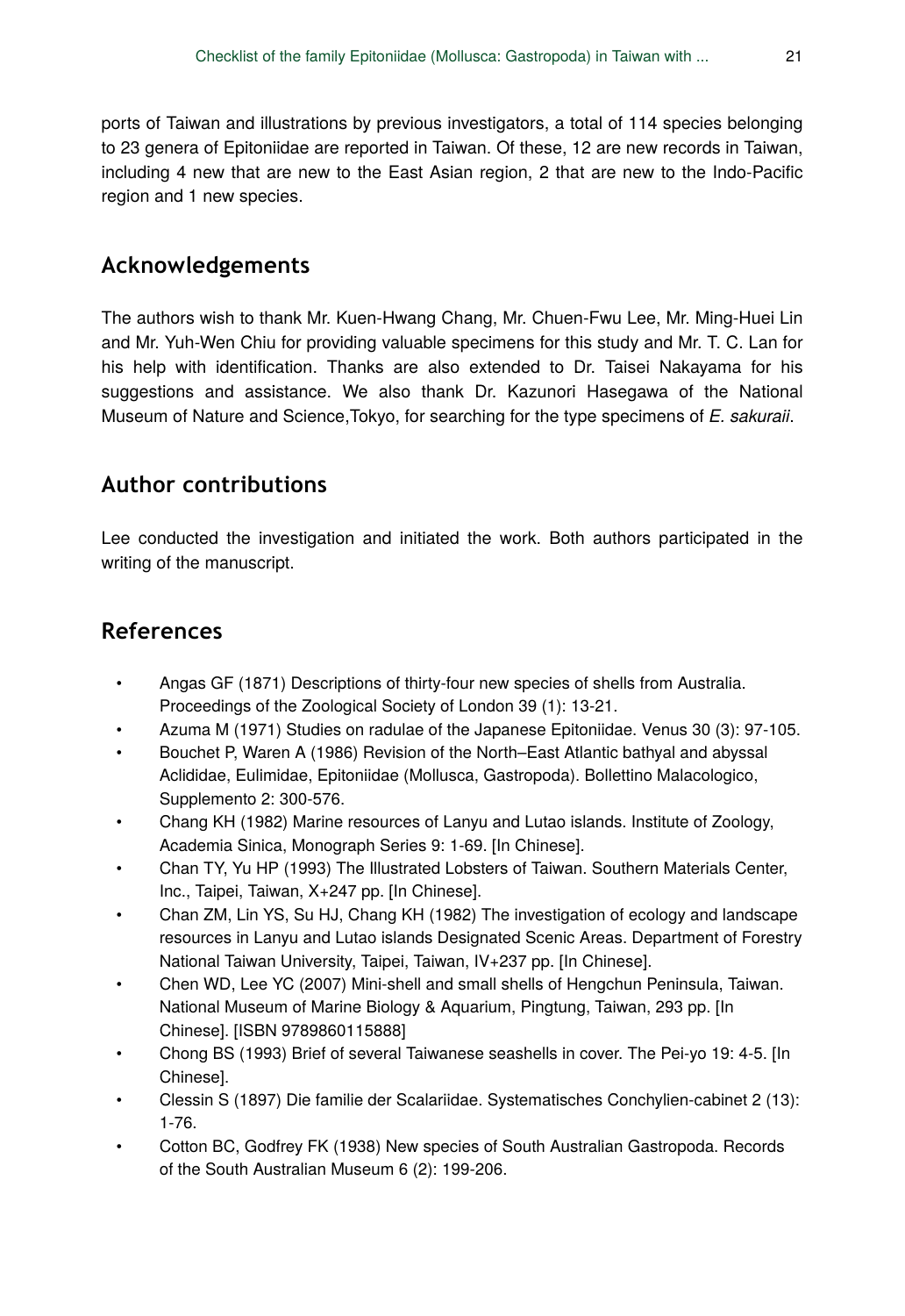- de Boury EA (1889) Révision des Scalidae Miocènes et Pliocènes de l'Italie. Bullettino della Società Italiana di Malacologia 14: 161‑326.
- de Boury EA (1913) Observations sur quelques espèces ou sous–genres de Scalidae. Journal de Conchyliologie 61: 65‑112.
- DuShane H (1974) The Panamic–Galapagan Epitoniidae. The Veliger 16 suppl.: 1‑84.
- Gittenberger A, Gittenberger E (2005) A hitherto unnoticed adaptive radiation: epitoniid species (Gastropoda: Epitoniidae) associated with corals (Scleractinia). Contributions to Zoology 74 (1): 125‑203.
- Gittenberger A, Goud J, Gittenberger E (2000) *Epitonium* (Gastropoda: Epitoniidae) associated with mushroom corals (Scleractinia: Fungiidae) from Sulawesi, Indonesia, with the description of four new species. Nautilus 114: 1-13. DOI: [10.5962/](http://dx.doi.org/10.5962/bhl.part.29123) [bhl.part.29123](http://dx.doi.org/10.5962/bhl.part.29123)
- Habe T (1961) Coloured Illustrations of the Shell of Japan Vol. 2. Hoikusha, Osaka, Japan, IX+182 pp. [In Japanese].
- Hayasaka I (1944) The Precious Wentletrap of Taiwan (Epitonium scalare L.). The Transactions of Natural History Society of Taiwan 34 (250): 211‑214. [In Japanese].
- Higo T, Goto Y (1993) A Systematic List of Molluscan Shells from the Japanese Is. and the Adjacent Area. Shell Publications, Japan, II+693 pp.
- Higo T, Callomon P, Goto Y (1999) Catalogue and bibliography of the marine shellbearing Mollusca of Japan. Elle Scientific Publications, Osaka, Japan, VI+749 pp.
- Higo T, Callomon P, Goto Y (2001) Catalogue and bibliography of the marine shellbearing Mollusca of Japan, type figures. Elle Scientific Publications, Osaka, Japan, XI +208 pp.
- Iredale T (1936) Australian molluscan notes. No. 2. Records of the Australian Museum 19 (5): 267‑340. DOI: [10.3853/j.0067-1975.19.1936.704](http://dx.doi.org/10.3853/j.0067-1975.19.1936.704)
- Jeng MS, Jan RQ, Feng FL, Tzeng CS (1997) Investigation and monitoring of the ecology resources of Northeast Coast Designated Scenic Areas (III). Northeast Coast National Scenic Area Administration, Taipei County, Taiwan, X+194 pp. [In Chinese].
- Jeng MS, Jan RQ, Feng FL, Tzeng CS, Yang JT (1994) Investigation and monitoring of the ecology resources of Northeast Coast Designated Scenic Areas (I). Northeast Coast National Scenic Area Administration, Taipei County, Taiwan, VII+206 pp. [In Chinese].
- Jeng MS, Jan RQ, Feng FL, Tzeng CS, Yang JT (1996) Investigation and monitoring of the ecology resources of Northeast Coast Designated Scenic Areas (II). Northeast Coast National Scenic Area Administration, Taipei County, Taiwan, IX+184 pp. [In Chinese].
- Jeng MS, Shao KT, Feng FL, Tzeng CS, Wu SH (1998) Investigation and monitoring of the ecology resources of Northeast Coast Designated Scenic Areas (IV). Northeast Coast National Scenic Area Administration, Taipei County, Taiwan, XIII+182 pp. [In Chinese)].
- Jeng MS, Shao KT, Feng FL, Tzeng CS, Wu SH (2000) Investigation and monitoring of the ecology resources of Northeast Coast Designated Scenic Areas (V). Northeast Coast National Scenic Area Administration, Taipei County, Taiwan, XIII+186 pp. [In Chinese].
- Jousseaume F (1911) Faune malacologique de la Mer Rouge (Scalidae). Mémoires de la Société zoologique de France 23 (3): 180-246.
- Kaicher SD (1981) Card Catalogue of World–wide Shells, Epitoniidae. Packs 30. S.D. Kaicher, St Petersburg, Florida, 106 pp.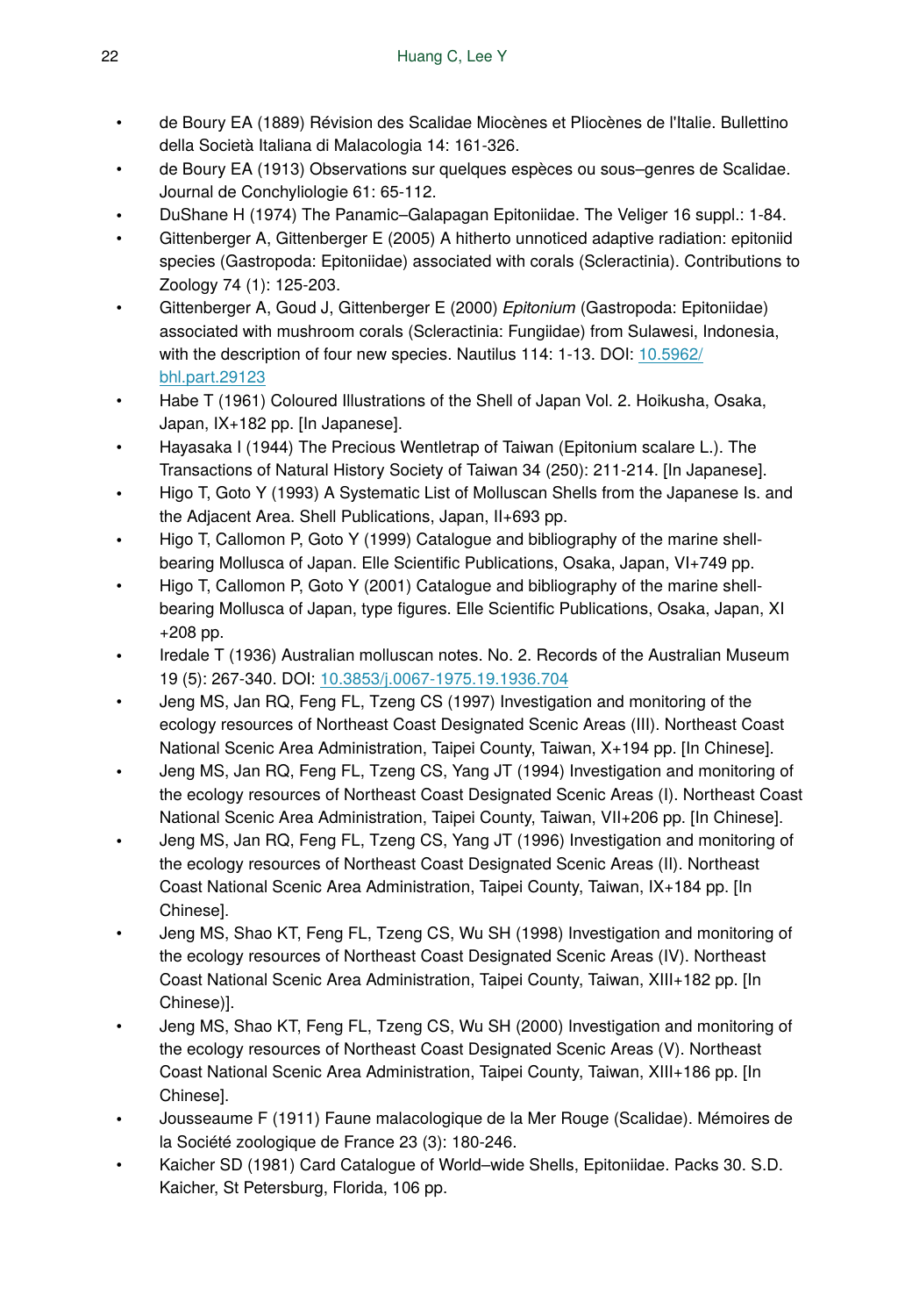- Kilburn RN (1985) The family Epitoniidae (Mollusca: Gastropoda) in southern Africa and Mozambique. Annals of the Natal Museum 27 (1): 239‑337.
- Kuroda T (1941) A catalogue of molluscan shells from Taiwan (Formosa), with description of new species. Memoirs of the Faculty of Science and Agriculture Taihoku Imperial University 22 (4): 65-216.
- Kuroda T, Habe T, Oyama K (1971) The Sea Shells of Sagami Bay. Maruzen, Tokyo, Japan, V+189 pp.
- Lai KY (1998) Illustrations of Taiwan natural observation, Mollusks II. Holiday Publishing Co., Ltd., Taipei, Taiwan, 196 pp. [In Chinese].
- Lan TC (1976) A new subgenus and species of *Epitonium* from southwest of Taiwan. Bulletin of the Malacological Society of China 3: 21‑24.
- Lan TC (1999) Shell show in Pei-yo. The Pei-yo 25: 61-79.
- Lee YC (2001a) Miscellaneus shells of Taiwan. The Pei-yo 27: 50‑61. [In Chinese].
- Lee YC (2001b) Three new epitoiids (Gastropoda: Epitoniidae) from NE Taiwan. Bulletin of the National Museum of Natural Science 14: 93‑97.
- Lee YC (2003) Miscellaneus shells of Taiwan III. The Pei-yo 29: 42‑52. [In Chinese].
- Lee YC, Wu WL (1998) A new subgenus and three new species of epitoiid (Gastropoda: Epitoniidae) from Taiwan. Bulletin of the Malacological Society of China 22: 61‑66.
- Lee YC, Wu WL (2012) Taiwan Mollusca fauna: Epitoniidae. Biodiversity Research Center, Academia Sinica, Taipei, Taiwan, IV+100 pp. [In Chinsese].
- Nakayama T (2000) Descriptions of a new subgenus and fourteen new species, and three substituted names of Epitoniids from Japan. Venus 59 (4): 277‑292.
- Nakayama T (2003) A Review of Northwest Pacific Epitoniids (Gastropoda: Epitoniidae). Monographs of Marine Mollusca No. 6. Backhuys, Leiden, Netherlands, VIII+143 pp.
- Okutani T (2000) Marine Mollusks in Japan. Tokai University, Tokyo, Japan, xlviii+1173 pp.
- Oyama K (1973) Revision of Matajiro Yokoyama's type mollusca from the tertiary and quaternary of the Kanto area. Palaeontological Society of Japan special papers 17: 1‑148.
- Reeve LA (1849) Monograph of the genus *Eglisa* . Conchologia Iconica, Vol. 5. London.
- Robertson R (1981) Protandry with only one sex change in an *Epitonium* (Ptenoglossa). The Nautilus 95 (4): 184‑186.
- Shih NP, Wan F (1982) The Mini-shells of Lu-tao in Color. Ray-lung Natural Science Center, Yunlin, Taiwan, III+70 pp. [In Chinese].
- Sowerby GB (1844a) Monograph of the genus *Scalaria* . Thesaurus conchyliorum 1 (4): 83‑108.
- Sowerby GB (1844b) Descriptions of new species of *Scalaria*, collected by Mr. H. Cuming, to be figured in the fourth part of Thesaurus Conchyliorum. Proceedings of the Zoological Society of London 7: 10‑31.
- Su MS (1999) Compendium of Shells in Taiwan, shell collections of the Chang Jung Senior High School. Taiwan Provincial Department of Education, Tainan, Taiwan, VII +214 pp.
- Tryon GW (1887) Solariidae, Janthinidae, Trichotropidae, Scalariidae, Cerithiidae, Rissoidae, Littorinidae. Manual of Conchology Structural and Systematic with Illustrations of the Species 1 (9): 1‑488.
- Weil A, Brown L, Neville B (1999) The wentletrap book-Guide to the recent Epitoniidae of the world. Evolver srl, Rome, 244 pp.